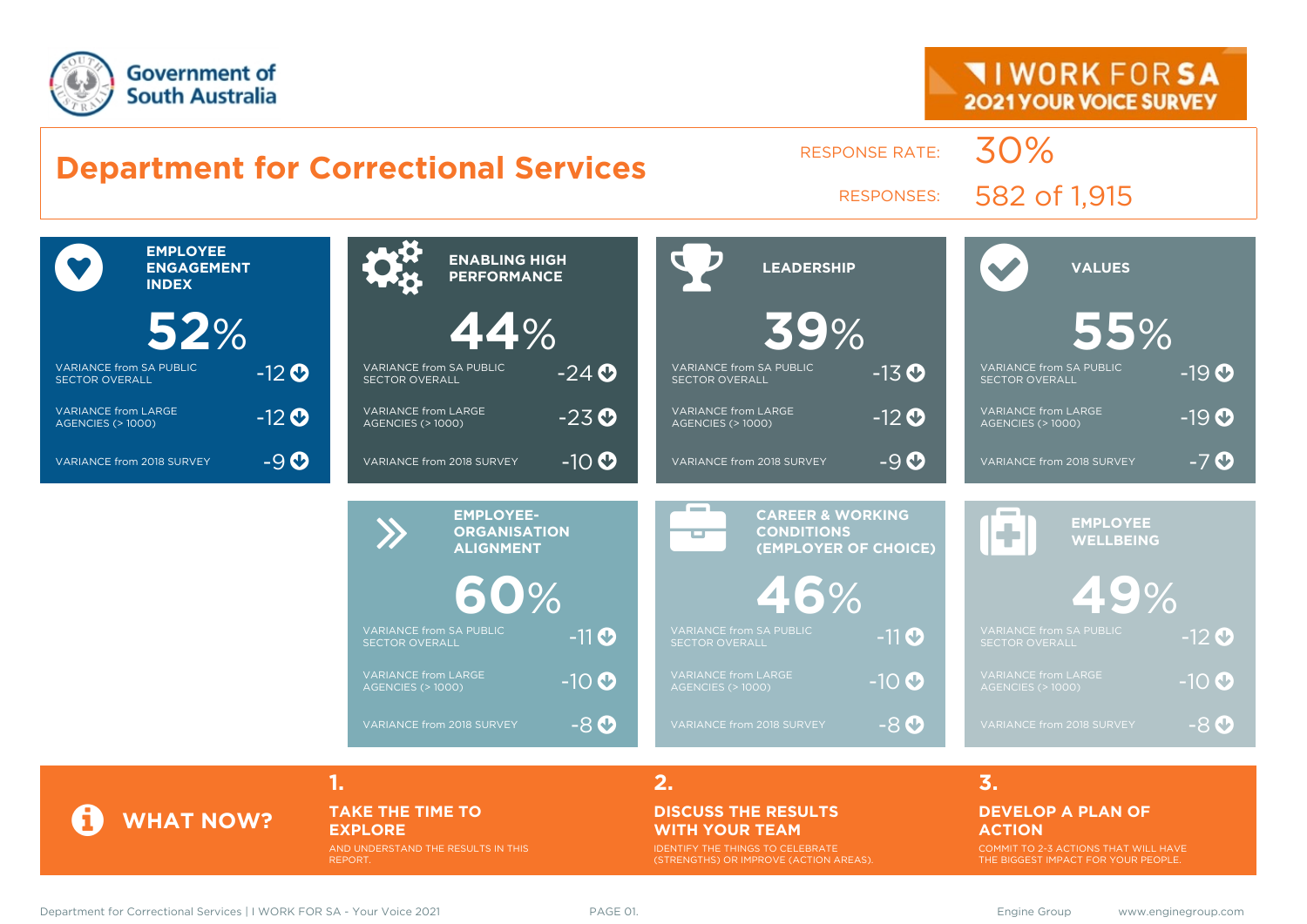### **TIPS & SUGGESTIONS**

#### **UNDERSTANDING YOUR REPORT AND GETTING TO ACTION!**

THE SCORES ON THE FRONT PAGE GIVE YOU SOME SUMMARY INFORMATION. FIRST TAKE THE TIME TO FULLY UNDERSTAND THIS REPORT BEFORE SHARING WITH OTHERS.

# **01.**

**Take the time to digest the scores and identify the areas where you are performing well.**

These will tend to be high scores which are notably above any comparative scores. These should be celebrated. Share the good news with employees.

WHAT IS YOUR RESPONSE RATE? IF HIGH, THE RESULTS WILL BE REPRESENTATIVE OF THE VIEWS OF YOUR COLLEAGUES. IF LOW (<20%) TAKE CARE WHEN INTERPRETING THE RESULTS. ENCOURAGE ALL COLLEAGUES TO HELP WITH ACTION PLANNING AND HOPEFULLY THIS WILL ENCOURAGE THEM TO COMPLETE THE SURVEY NEXT TIME.

COMPARISONS?

#### **Identify areas that need improvement. 02.**

These will be the lower scores, and/or those which are scoring notably below your comparators. Discuss these areas with your colleagues in focus groups or one-to-one discussions. Gather their thoughts and solutions before deciding actions to take.

**04.**

**impact on employee engagement.**

**Consider what actions could be taken which will have the greatest** 

It may be helpful to discuss with your manager or other colleagues (your peers, HR, subject matter experts) to share ideas before

developing plans for action.

There are lots of websites of ideas and case studies to give you further inspiration

and top tips.

Review the high neutral responses (lots of employees ticking 'neither agree nor disag **employees ticking 'neither agree nor disagree')**

> Ask your colleagues about their views to find out what is causing this uncertainty. More communication and involvement may help to shift them to a positive frame of mind.

> > Some actions may be 'quick wins' and short term. However, in most instances, you will need to think Some actions may be 'quick wins'<br>and short term. However, in most<br>instances, you will need to think<br>longer term.

**What do you want employees to be saying about their working lives in the future?**

**What should be put in place to achieve this?**

The 'All questions' pages show every question asked in positively (strongly agree + agree), neutrally (neither agree nor disagree) or negatively (disagree + strongly disagree). Look at how your positive score compares to your parent unit, and your last survey's results.

**Is there room for**  Is there room for<br>improvement?

HOW DO YOUR SCORES COMPARE TO THE AVAILABLE

**ARE THERE ANY SCORES THAT ARE UNEXPECTED?**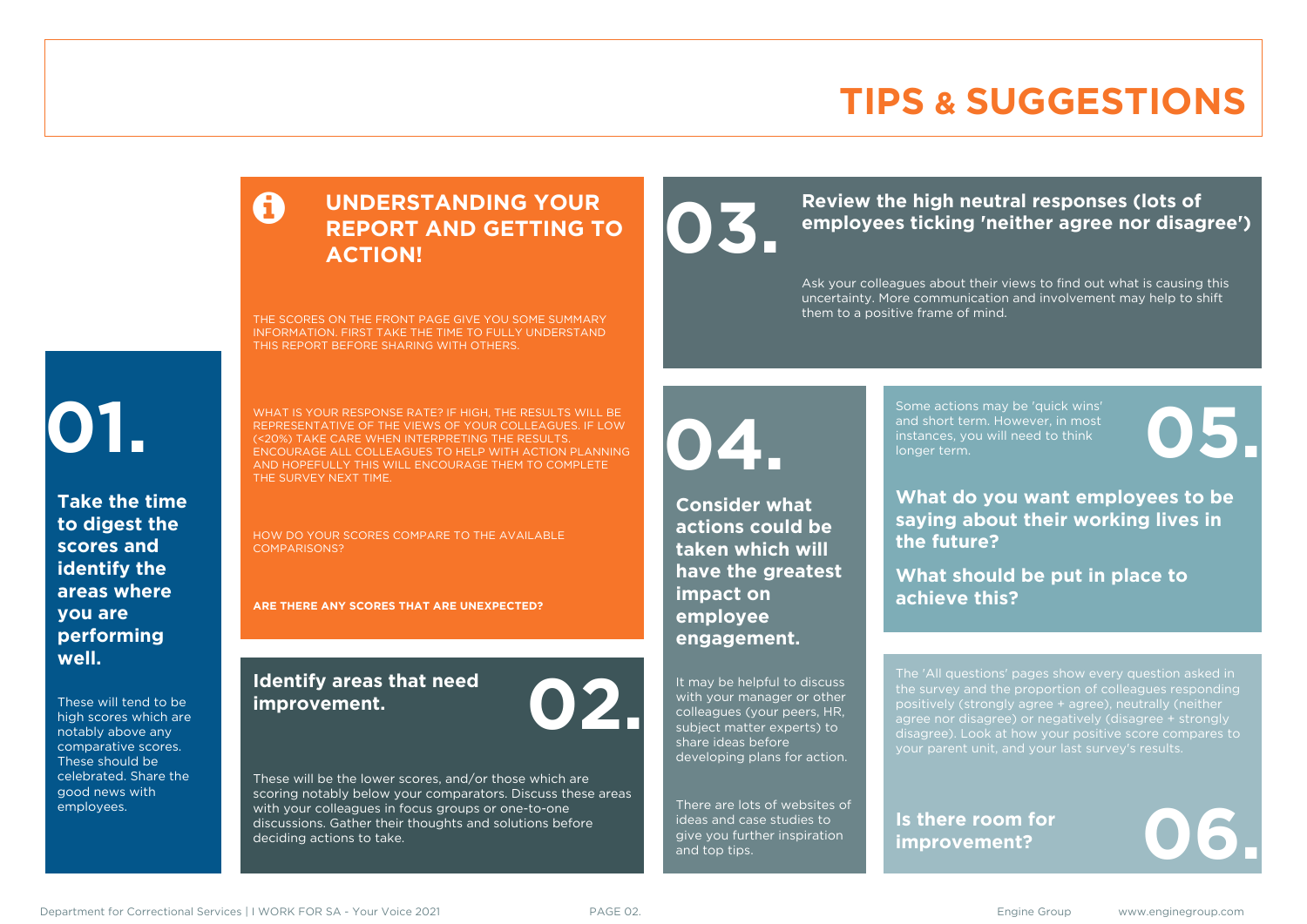### **WHAT'S NEXT**

#### A

#### **WHAT'S NEXT?**

SHARE RESULTS WITH YOUR PEOPLE.

SPEND TIME EXPLORING THE DRIVERS BEHIND THE SCORES WITH YOUR PEOPLE.

DISCUSS WITH THEM WHAT ACTIONS THEY FEEL SHOULD BE TAKEN WHICH WILL HAVE THE GREATEST IMPACT ON EMPLOYEE ENGAGEMENT.

AGREE ON A SMALL NUMBER OF IMPACTFUL ACTIONS.

AGREE HOW YOU WILL MEASURE THAT ACTIONS HAVE BEEN SUCCESSFUL.

**COMMUNICATE** PROGRESS AGAINST YOUR ACTIONS.



**of employees replied favourably to:**

# **'I believe action will be taken on the results from this survey by the sector.'**

-8

VARIANCE FROM 2018 SURVEY

VARIANCE FROM SA PUBLIC SECTOR **OVERALL**  $-14$  $\odot$ 

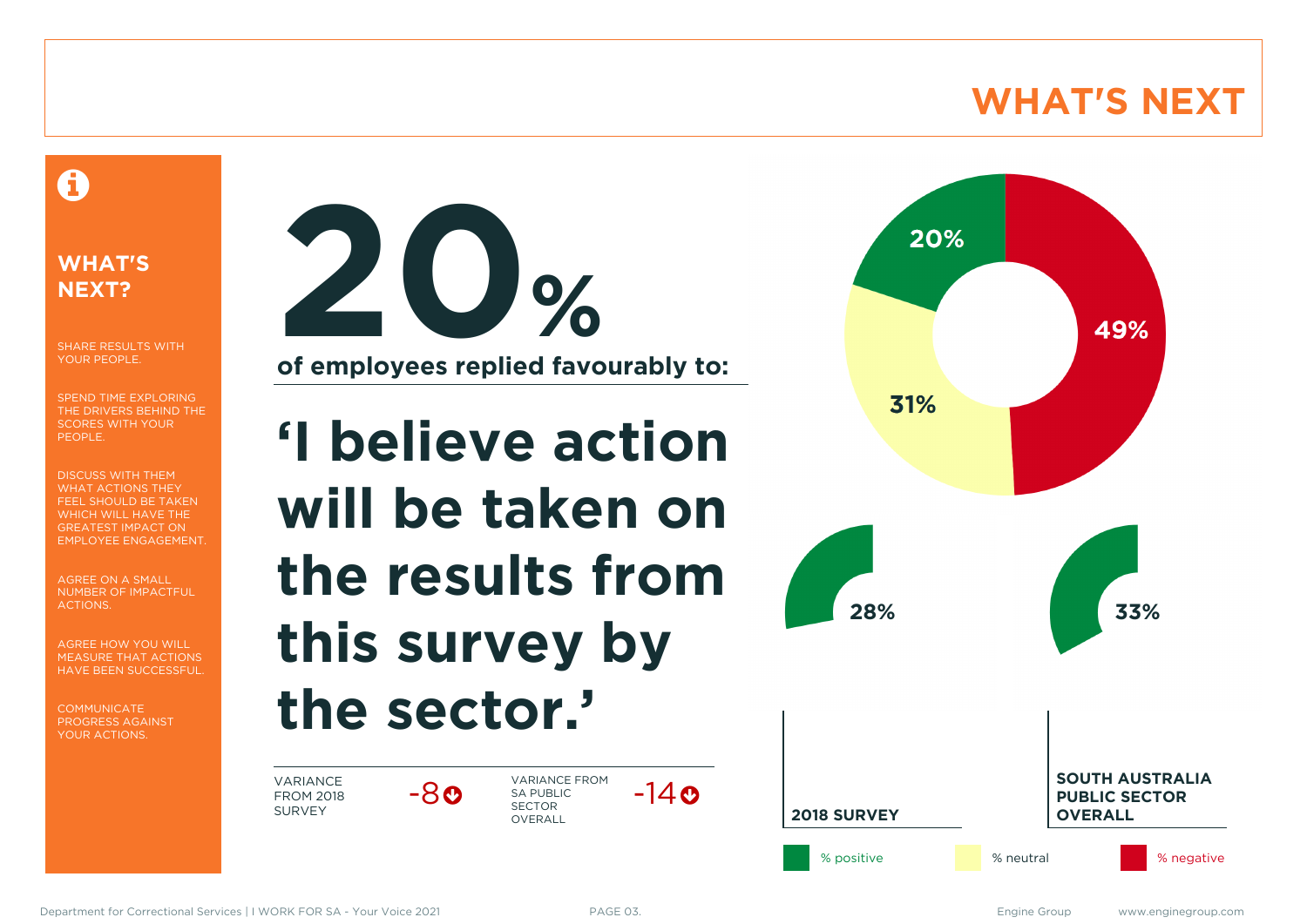### **HEADLINE SCORES**

**HIGHEST POSITIVE SCORING QUESTIONS % POSITIVE Q11b.** I understand what is expected of me to do well in my role **84**% **Q11g.** I understand how my work contributes to my agency's objectives **80**% **Q11m.** I am happy to go the 'extra mile' at work when required **72**% **Q12e.** People in my workgroup are committed to workplace safety **70**% **Q20a.** I feel a connection with the public sector values **68**% **HIGHEST NEUTRAL SCORING QUESTIONS % NEUTRAL Q16h.** I am confident in relating my agency's Reconciliation Action Plan to my work **38**% **Q15f.** Senior managers promote collaboration between my agency and other agencies or organisations we work with **35**% **Q16i.** I am satisfied with the cultural learning opportunities within my agency **31**% **Q28.** I believe action will be taken on the results from this survey by the sector **31**% **Q16g.** My agency provides opportunities for job mobility (e.g. secondment and/or temporary transfers) **29**% **HIGHEST NEGATIVE SCORING QUESTIONS % NEGATIVE Q29.** I believe action will be taken on the results from this survey by my agency **55**% **Q17e.** I feel comfortable discussing my mental health and wellbeing with my manager **51**% **Q14g.** I am satisfied with the opportunities available for career development in my agency **50**% **Q16f.** In my agency, recruitment and promotion decisions are fair **50**% **Q15b.** I feel that senior managers effectively lead and manage change **50**% \*Note: Agency specific questions have been excluded from the above rankings. **A** FIND YOUR **HIGHEST SCORES THESE QUESTIONS ARE YOUR HIGHEST SCORING.** WHAT ARE EMPLOYEES MOST POSITIVE ABOUT? **(STRENGTHS)** WHAT ARE EMPLOYEES MOST NEUTRAL ABOUT? WHERE A LOT OF EMPLOYEES ARE RESPONDING 'NEITHER AGREE NOR DISAGREE' (% NEUTRAL), THIS MAY INDICATE MIXED VIEWS OR INCONSISTENT **EXPERIENCES (AREAS OF POTENTIAL)** WHAT ARE EMPLOYEES MOST NEGATIVE ABOUT? **(AREAS OF CONCERN)**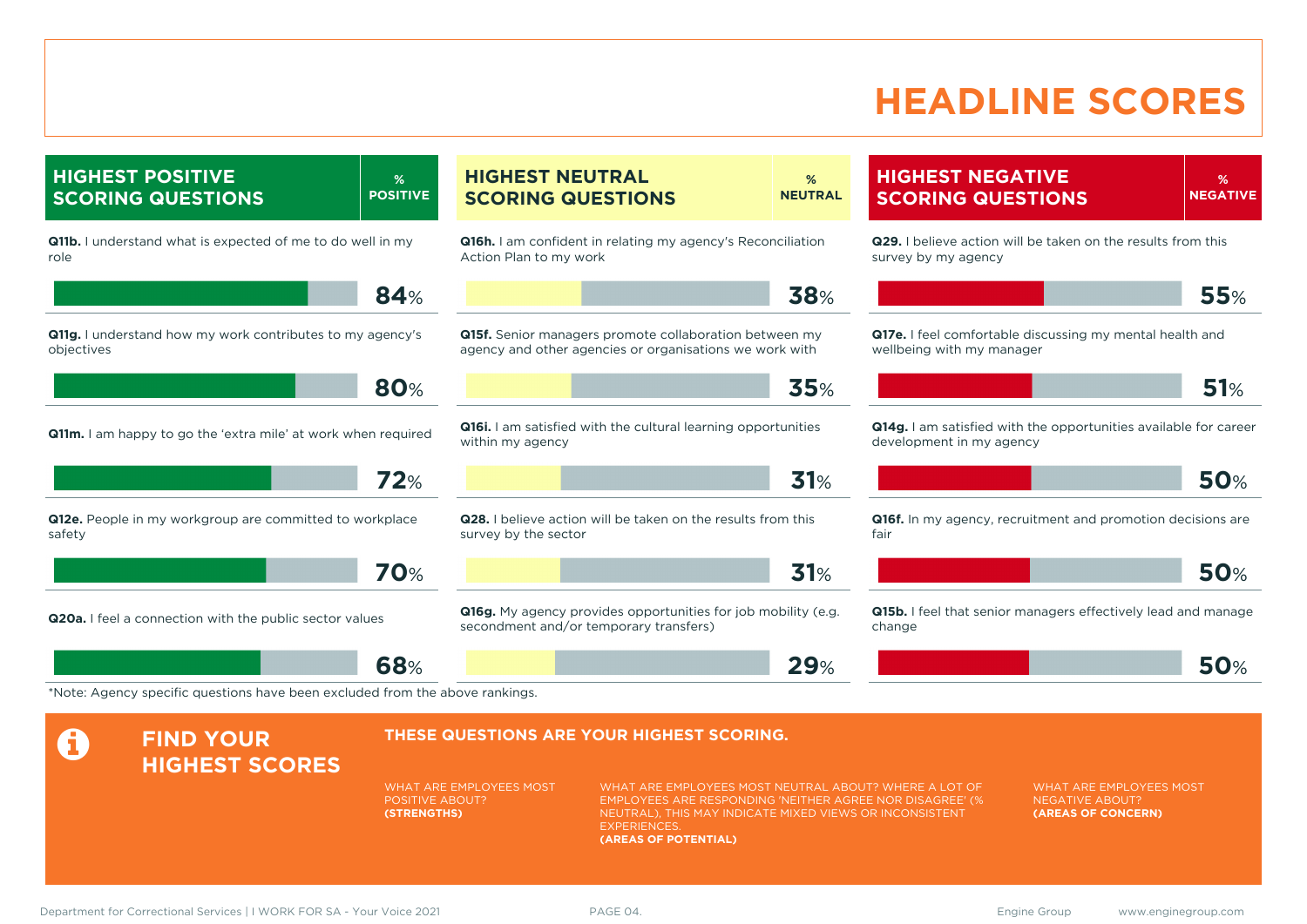#### **EMPLOYEE ENGAGEMENT**

**HOW ENGAGED IS YOUR TEAM?**

0

THESE RESULTS PROVIDE A MEASURE OF ENGAGEMENT FOR YOUR TEAM.

THE ENGAGEMENT SCORE TELLS US THE EXTENT TO WHICH YOUR PEOPLE ARE PROUD TO WORK HERE, WOULD RECOMMEND IT, INTEND TO STAY, AND STRIVE TO GO ABOVE AND BEYOND (SAY, STAY AND STRIVE).

THERE'S A LOT OF EVIDENCE TO SHOW A STRONG LINK BETWEEN ENGAGED COLLEAGUES AND IMPROVED BUSINESS PERFORMANCE.

|               | <b>YOUR</b><br><b>EMPLOYEE</b><br>52%<br><b>ENGAGEMENT</b><br><b>SCORE</b> | <b>RESPONSE SCALE</b>             | %<br><b>POSITIVE</b> | <b>VARIANCE</b><br><b>FROM</b><br>2018<br><b>SURVEY</b><br>$-9O$ | <b>VARIANCE</b><br><b>FROM SA</b><br><b>PUBLIC</b><br><b>SECTOR</b><br><b>OVERALL</b><br>$-12$ <b>O</b> | <b>VARIANCE</b><br><b>FROM LARGE</b><br>AGENCIES (><br>1000)<br>$-12$ <b>O</b> |
|---------------|----------------------------------------------------------------------------|-----------------------------------|----------------------|------------------------------------------------------------------|---------------------------------------------------------------------------------------------------------|--------------------------------------------------------------------------------|
|               |                                                                            |                                   |                      |                                                                  |                                                                                                         |                                                                                |
| <b>SAY</b>    | <b>Q27d.</b> Iam proud to tell others I work for my agency                 | 15<br>33<br>28<br>$12$ 11         | 48%                  | $-16$ <sup>O</sup>                                               | $-19O$                                                                                                  | $-18$ <sup>O</sup>                                                             |
|               | <b>Q27e.</b> I would recommend my agency as a good place<br>to work        | 11<br>16<br>27<br>28<br>18        | 37%                  | $-23o$                                                           | $-20o$                                                                                                  | $-19O$                                                                         |
| <b>STAY</b>   | Q27b. I feel a strong personal attachment to my agency                     | 14<br>37<br>25<br>15<br>10        | <b>50%</b>           | $-5o$                                                            | $-12$ <sup>O</sup>                                                                                      | $-11$ <sup>O</sup>                                                             |
| <b>STRIVE</b> | <b>Q27a.</b> My agency really inspires me to do the best work<br>every day | <b>10</b><br>25<br>22<br>28<br>15 | <b>38%</b>           | $-8$ <sup>O</sup>                                                | $-18$ <sup>O</sup>                                                                                      | $-17$ <sup>O</sup>                                                             |
|               | Q27c. My agency motivates me to help it achieve its<br>objectives          | 10<br>27<br>21<br>27<br>15        | 37%                  | $-10$ $\odot$                                                    | $-16$ <sup>O</sup>                                                                                      | $-15$ <sup>O</sup>                                                             |

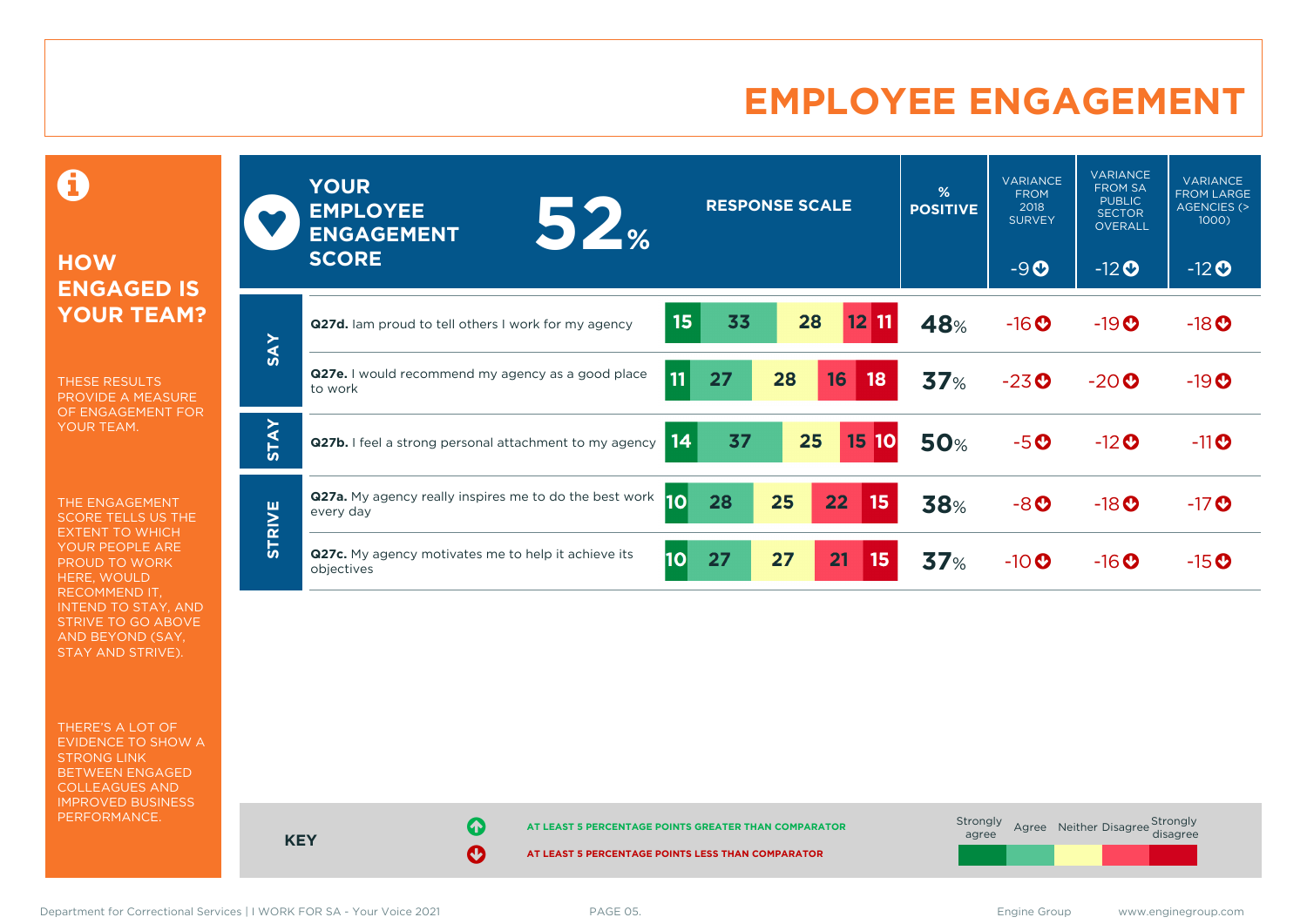# **KEY QUESTIONS TO FOCUS ON**

|                                                                                                                                                                                                                                            | AT LEAST 5 PERCENTAGE POINTS LESS<br>AT LEAST 5 PERCENTAGE POINTS<br>$\blacklozenge$<br><b>THAN COMPARATOR</b><br><b>GREATER THAN COMPARATOR</b> | %<br><b>POSITIVE</b> | VARIANCE<br><b>FROM</b><br>2018<br><b>SURVEY</b> | <b>VARIANCE FROM</b><br><b>SA PUBLIC</b><br><b>SECTOR OVERALL</b> | <b>VARIANCE FROM</b><br><b>LARGE AGENCIES</b><br>(>1000) |
|--------------------------------------------------------------------------------------------------------------------------------------------------------------------------------------------------------------------------------------------|--------------------------------------------------------------------------------------------------------------------------------------------------|----------------------|--------------------------------------------------|-------------------------------------------------------------------|----------------------------------------------------------|
| <b>WHAT TO</b><br><b>FOCUS ON?</b>                                                                                                                                                                                                         | Q15b. I feel that senior managers effectively lead<br>and manage change                                                                          | <b>30%</b>           | -80                                              | $-140$                                                            | $-14$ 0                                                  |
| THESE QUESTIONS HAVE<br><b>BEEN IDENTIFIED THROUGH</b><br>STATISTICAL ANALYSIS AS<br><b>HAVING THE STRONGEST</b><br><b>INFLUENCE ON YOUR</b><br><b>EMPLOYEE ENGAGEMENT</b><br>SCORE.                                                       | <b>Q17b.</b> I think my agency cares about my health<br>and wellbeing                                                                            | 41%                  | $-90$                                            | $-120$                                                            | $-10$ 0                                                  |
| <b>IF YOU FOCUS ON</b><br><b>IMPROVING THE LOWER</b><br><b>SCORING QUESTIONS AND</b><br><b>MAINTAINING THE HIGHER</b><br><b>SCORING QUESTIONS, IT</b><br><b>WILL HAVE THE BIGGEST</b><br><b>IMPACT ON YOUR</b><br><b>ENGAGEMENT SCORE.</b> | Q15a. I believe senior managers provide clear<br>direction for the future of the agency                                                          | 35%                  | $-50$                                            | $-120$                                                            | $-11$ O                                                  |
| SEE APPENDIX A -<br><b>METHODOLOGY FOR MORE</b><br><b>INFORMATION ON HOW</b><br><b>THIS STATISTICAL</b><br><b>ANALYSIS WAS DONE.</b>                                                                                                       | Q15d. I feel senior managers in my agency<br>actively engage with employees                                                                      | 33%                  |                                                  | $-120$                                                            | $-10$ <sup><math>\odot</math></sup>                      |
| <b>DEVELOP ACTIONS AND</b><br><b>ACTIVITIES TO ADDRESS</b><br>THESE QUESTIONS TO<br><b>IMPROVE THE EXPERIENCE</b><br><b>EMPLOYEES HAVE AT</b><br><b>WORK AND DRIVE HIGHER</b><br>PERFORMANCE.                                              | <b>Q14f.</b> My overall experience of performance and<br>development conversations in my agency have<br>been useful for my growth                | 32%                  | $-4$                                             | $-220$                                                            | $-220$                                                   |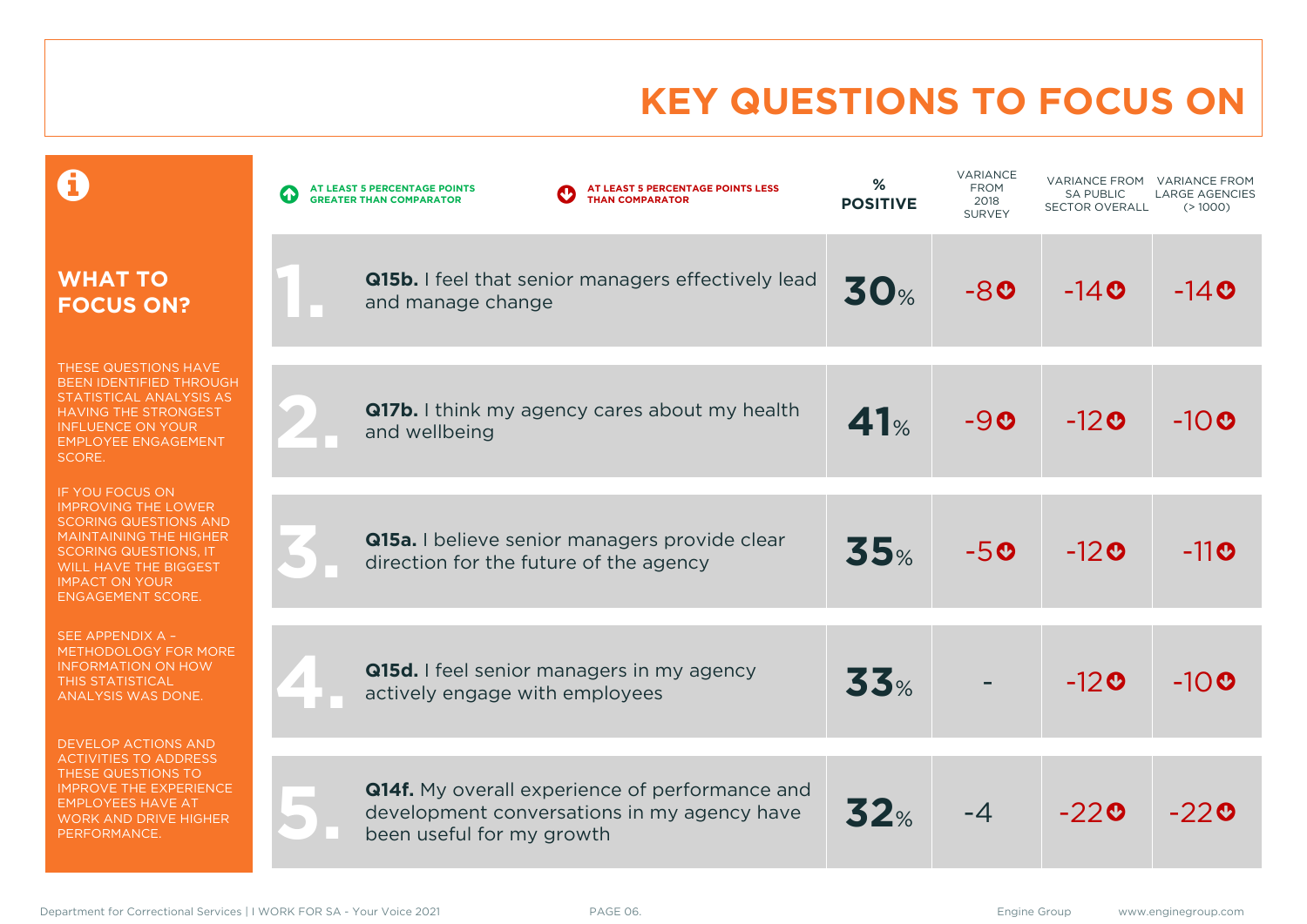### **ENABLING HIGH PERFORMANCE**

 $\mathbf \Theta$ 

#### **EXPLORE THE QUESTIONS MAKING UP EACH INDEX**

THE HIGH PERFORMANCE INDEX MEASURES THE EXTENT TO WHICH MANAGERS ENABLE HIGH PERFORMANCE WITHIN TEAMS THROUGH IDEAS GENERATION, RECOGNITION, **PERFORMANCE** MANAGEMENT, FEEDBACK AND BEHAVIOURS.

THE WAY MANAGERS INTERACT WITH TEAM MEMBERS HAS A BIG IMPACT ON INDIVIDUAL AND TEAM PERFORMANCE.

WHAT IS WORKING WELL?

WHAT AREAS DO YOU NEED TO FOCUS ON?

| <b>ENABLING HIGH</b><br>44%<br><b>PERFORMANCE</b>                                                                            |                | <b>RESPONSE SCALE</b> |    |                 | %<br><b>POSITIVE</b>   | <b>VARIANCE</b><br><b>FROM</b><br>2018<br><b>SURVEY</b> | <b>VARIANCE</b><br><b>FROM SA</b><br><b>PUBLIC</b><br><b>SECTOR</b><br>OVERALL | <b>VARIANCE</b><br><b>FROM LARGE</b><br><b>AGENCIES (&gt;</b><br>1000) |                                     |
|------------------------------------------------------------------------------------------------------------------------------|----------------|-----------------------|----|-----------------|------------------------|---------------------------------------------------------|--------------------------------------------------------------------------------|------------------------------------------------------------------------|-------------------------------------|
|                                                                                                                              |                |                       |    |                 |                        |                                                         | $-10$                                                                          | $-24$                                                                  | $-23o$                              |
| Q13a. My manager encourages us to come up with new or<br>better ways of doing things                                         | 15             | 29                    | 22 | 17              | 18                     | <b>43%</b>                                              | $-9O$                                                                          | $-25$ <sup>O</sup>                                                     | $-24$ <sup>O</sup>                  |
| Q13b. My manager listens to what I have to say                                                                               | 18             | 30                    | 19 | 16              | 17                     | 47%                                                     | $-14$ $\odot$                                                                  | $-26$ <sup>O</sup>                                                     | $-25$ <sup><math>\odot</math></sup> |
| Q13c. My manager treats me with respect                                                                                      | 25             |                       | 35 | 18              | 13<br>$\boldsymbol{9}$ | <b>60%</b>                                              | $-12$ <sup>O</sup>                                                             | $-20$ <sup>O</sup>                                                     | $-19$ <sup><math>\odot</math></sup> |
| Q13d. My manager gives me responsibility and holds me<br>to account for what I deliver                                       | 22             |                       | 42 | 20              | 9                      | 64%                                                     | $-8o$                                                                          | $-18$ <sup>O</sup>                                                     | $-17$ <sup>O</sup>                  |
| Q13e. I have confidence in the decisions my manager<br>makes                                                                 | 17             | 26                    | 24 | 13 <sub>1</sub> | 20                     | <b>43%</b>                                              | $-13$ <sup>O</sup>                                                             | $-25$ <sup>O</sup>                                                     | $-24$ <sup><math>\odot</math></sup> |
| Q13f. My manager recognises and acknowledges when I<br>have done my job well                                                 | 17             | 29                    | 22 | 15              | 16                     | 46%                                                     | $-9O$                                                                          | $-23$ <sup>O</sup>                                                     | $-21$ <sup>O</sup>                  |
| Q14b. In the last 12 months I received useful feedback on<br>my work to enable me to deliver required results                | 12             | 26                    | 19 | 23              | 21                     | 37%                                                     | $-8o$                                                                          | $-28$ <sup>O</sup>                                                     | $-27$ <sup>O</sup>                  |
| Q14c. My performance is assessed against clear criteria                                                                      | 9              | 24                    | 25 | 22              | 20                     | 33%                                                     | $-5o$                                                                          | $-24$ $\odot$                                                          | $-23$ <sup>O</sup>                  |
| Q14d. Learning and development activities I have<br>completed in the past 12 months have helped to improve<br>my performance | $\overline{9}$ | 23                    | 28 | 21              | 20                     | 31%                                                     | $-12$ <sup>O</sup>                                                             | $-24$ $\odot$                                                          | $-25$ <sup><math>\odot</math></sup> |

**KEY**

**AT LEAST 5 PERCENTAGE POINTS GREATER THAN COMPARATOR** 

| Strongly<br>agree |  | Agree Neither Disagree Strongly<br>disagree |
|-------------------|--|---------------------------------------------|
|                   |  |                                             |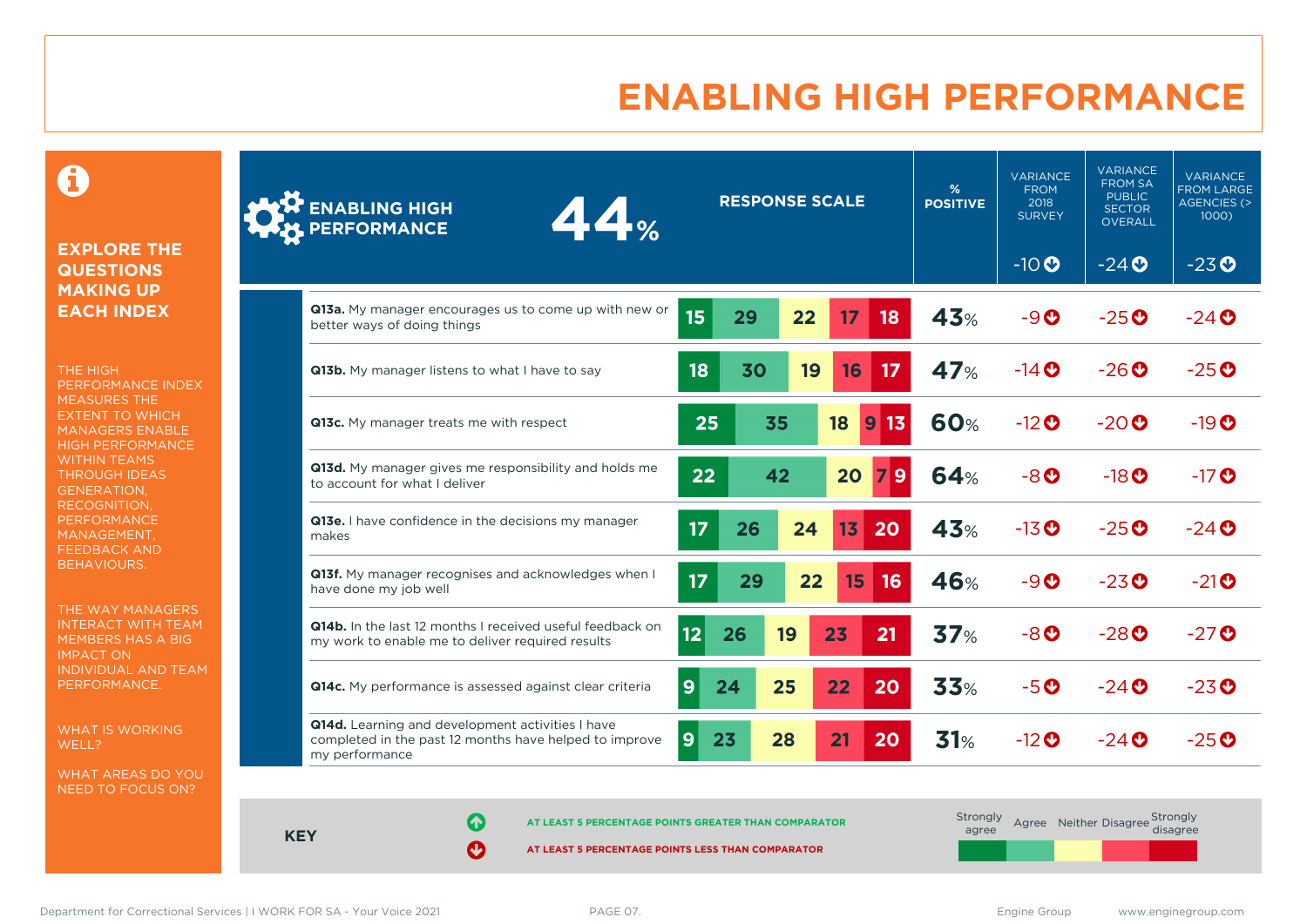### **ENABLING HIGH PERFORMANCE**

#### Ô

#### **EXPLORE THE QUESTIONS MAKING UP EACH INDEX**

THE HIGH PERFORMANCE INDEX MEASURES THE EXTENT TO WHICH MANAGERS ENABLE HIGH PERFORMANCE WITHIN TEAMS THROUGH IDEAS GENERATION, RECOGNITION, PERFORMANCE MANAGEMENT, FEEDBACK AND BEHAVIOURS.

THE WAY MANAGERS INTERACT WITH TEAM MEMBERS HAS A BIG IMPACT ON INDIVIDUAL AND TEAM PERFORMANCE.

WHAT IS WORKING WELL?

WHAT AREAS DO YOU NEED TO FOCUS ON?

| <b>AND ENABLING HIGH</b><br>44%                                                                                                              |          | <b>RESPONSE SCALE</b> |    |    | %<br><b>POSITIVE</b> | <b>VARIANCE</b><br><b>FROM</b><br>2018<br><b>SURVEY</b> | <b>VARIANCE</b><br><b>FROM SA</b><br><b>PUBLIC</b><br><b>SECTOR</b><br>OVERALL | <b>VARIANCE</b><br><b>FROM LARGE</b><br>AGENCIES (><br>1000) |
|----------------------------------------------------------------------------------------------------------------------------------------------|----------|-----------------------|----|----|----------------------|---------------------------------------------------------|--------------------------------------------------------------------------------|--------------------------------------------------------------|
|                                                                                                                                              |          |                       |    |    |                      | $-10$ <sup>O</sup>                                      | $-24$ <sup>O</sup>                                                             | $-23o$                                                       |
| Q14e. My manager openly demonstrates commitment to<br>enhancing performance                                                                  | 11<br>26 | 24                    | 18 | 21 | 37%                  | $-7o$                                                   | $-27$ <sup>O</sup>                                                             | $-26$                                                        |
| <b>Q14f.</b> My overall experience of performance and<br>development conversations in my agency have been<br>useful for my growth            | 8<br>24  | 25                    | 21 | 22 | 32%                  | $-4$                                                    | $-22$ <sup><math>\odot</math></sup>                                            | $-22$                                                        |
| Q19b. How often do you feel that your manager acts in<br>accordance with the South Australia Public Sector Values in their<br>everyday work? | 27       | 30                    | 24 | 14 | 57%                  | $-16$ <sup>O</sup>                                      | $-22$ <sup><math>\odot</math></sup>                                            | $-20o$                                                       |

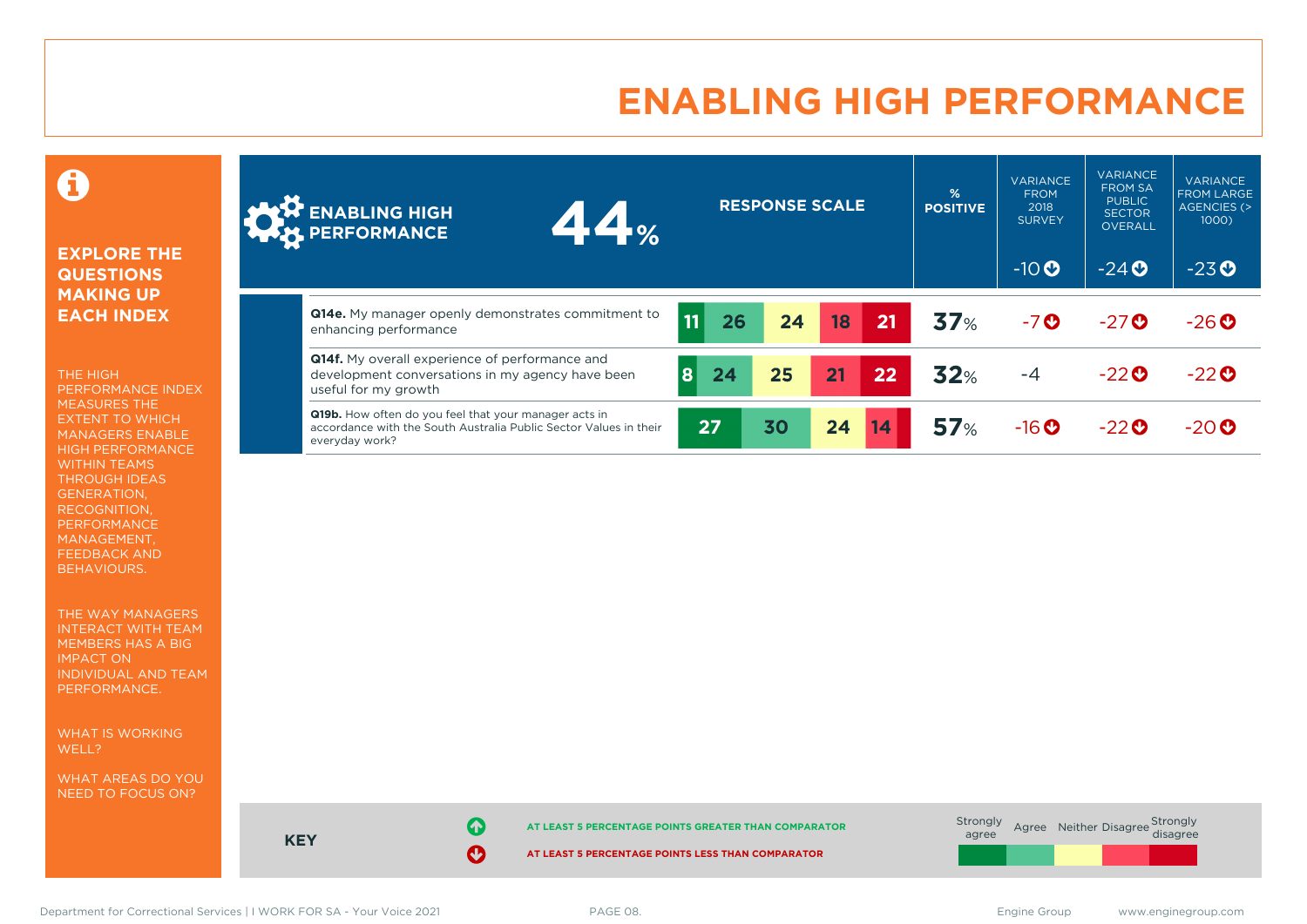#### **LEADERSHIP**

0

#### **EXPLORE THE QUESTIONS MAKING UP EACH INDEX**

THE LEADERSHIP INDEX MEASURES PERCEPTIONS OF HOW EFFECTIVELY SENIOR LEADERS (IE. EXECUTIVES AND **EXECUTIVE** DIRECTORS) COMMUNICATE THEIR VISION FOR THE AGENCY, ENABLE ADVANCEMENT AND AND INSPIRE THEIR PEOPLE THROUGH THEIR ACTIONS AND BEHAVIOURS.

LOOK AT HOW YOUR POSITIVE SCORE COMPARES TO THE AVAILABLE COMPARISONS.

| <b>39%</b><br><b>LEADERSHIP</b>                                                                                                                                  | <b>RESPONSE SCALE</b>                  | %<br><b>POSITIVE</b> | <b>VARIANCE</b><br><b>FROM</b><br>2018<br><b>SURVEY</b> | <b>VARIANCE</b><br><b>FROM SA</b><br><b>PUBLIC</b><br><b>SECTOR</b><br><b>OVERALL</b> | <b>VARIANCE</b><br><b>FROM LARGE</b><br><b>AGENCIES (&gt;</b><br>1000) |
|------------------------------------------------------------------------------------------------------------------------------------------------------------------|----------------------------------------|----------------------|---------------------------------------------------------|---------------------------------------------------------------------------------------|------------------------------------------------------------------------|
|                                                                                                                                                                  |                                        |                      | $-9O$                                                   | $-13$ <b>O</b>                                                                        | $-12$ <b>O</b>                                                         |
| Q15a. I believe senior managers provide clear direction<br>for the future of the agency                                                                          | 8<br>27<br>22<br>25<br>18              | 35%                  | $-5o$                                                   | $-12$ <sup>O</sup>                                                                    | $-11$ <sup>O</sup>                                                     |
| Q15b. I feel that senior managers effectively lead and<br>manage change                                                                                          | 23<br>20<br>20<br>30                   | <b>30%</b>           | $-8o$                                                   | $-14$ <b>O</b>                                                                        | $-14$ $\odot$                                                          |
| Q15c. I feel that senior managers model the behaviours<br>expected of employees                                                                                  | 10<br>25<br>19<br>28<br>18             | 35%                  | $-11$ <sup>O</sup>                                      | $-15$ <sup>O</sup>                                                                    | $-14$ $\odot$                                                          |
| <b>Q15e.</b> Senior managers in my agency are genuinely<br>supportive of career advancement of women                                                             | 27<br>34<br>22<br>10                   | 61%                  | $-2$                                                    | $+5$ $\odot$                                                                          | $+6$ $\odot$                                                           |
| Q15f. Senior managers promote collaboration between<br>my agency and other agencies or organisations we work<br>with                                             | 35<br> 12 <br>31<br>12<br>11           | 43%                  | $-10$ <sup>O</sup>                                      | $-8$ $O$                                                                              | $-6o$                                                                  |
| Q15g. I feel that senior managers keep employees<br>informed about what's going on                                                                               | 24<br>20<br>21<br>28                   | <b>30%</b>           | $-7$ <sup>O</sup>                                       | $-15$ <sup>O</sup>                                                                    | $-14$ $\odot$                                                          |
| <b>Q16b.</b> My agency focuses on improving the work we do                                                                                                       | 8<br>33<br>24<br>15<br>20              | 41%                  | $-12$ <sup>O</sup>                                      | $-24$ $\odot$                                                                         | $-23$ <sup>O</sup>                                                     |
| Q16f. In my agency, recruitment and promotion decisions<br>are fair                                                                                              | $\overline{7}$<br>23<br>20<br>20<br>30 | 27%                  | $-6o$                                                   | $-18$ <sup>O</sup>                                                                    | $-17$ <sup>O</sup>                                                     |
| Q19c. How often do you feel that the senior leaders in your<br>agency act in accordance with the South Australia Public Sector<br>Values in their everyday work? | 18<br>23<br>31<br>18                   | 48%                  | $-18$ <sup>O</sup>                                      | $-16$ <sup>O</sup>                                                                    | $-15$ <sup>O</sup>                                                     |

**KEY**

**AT LEAST 5 PERCENTAGE POINTS GREATER THAN COMPARATOR** 

**AT LEAST 5 PERCENTAGE POINTS LESS THAN COMPARATOR** 

**Strongly** agree Agree Neither Disagree Strongly<br>disagree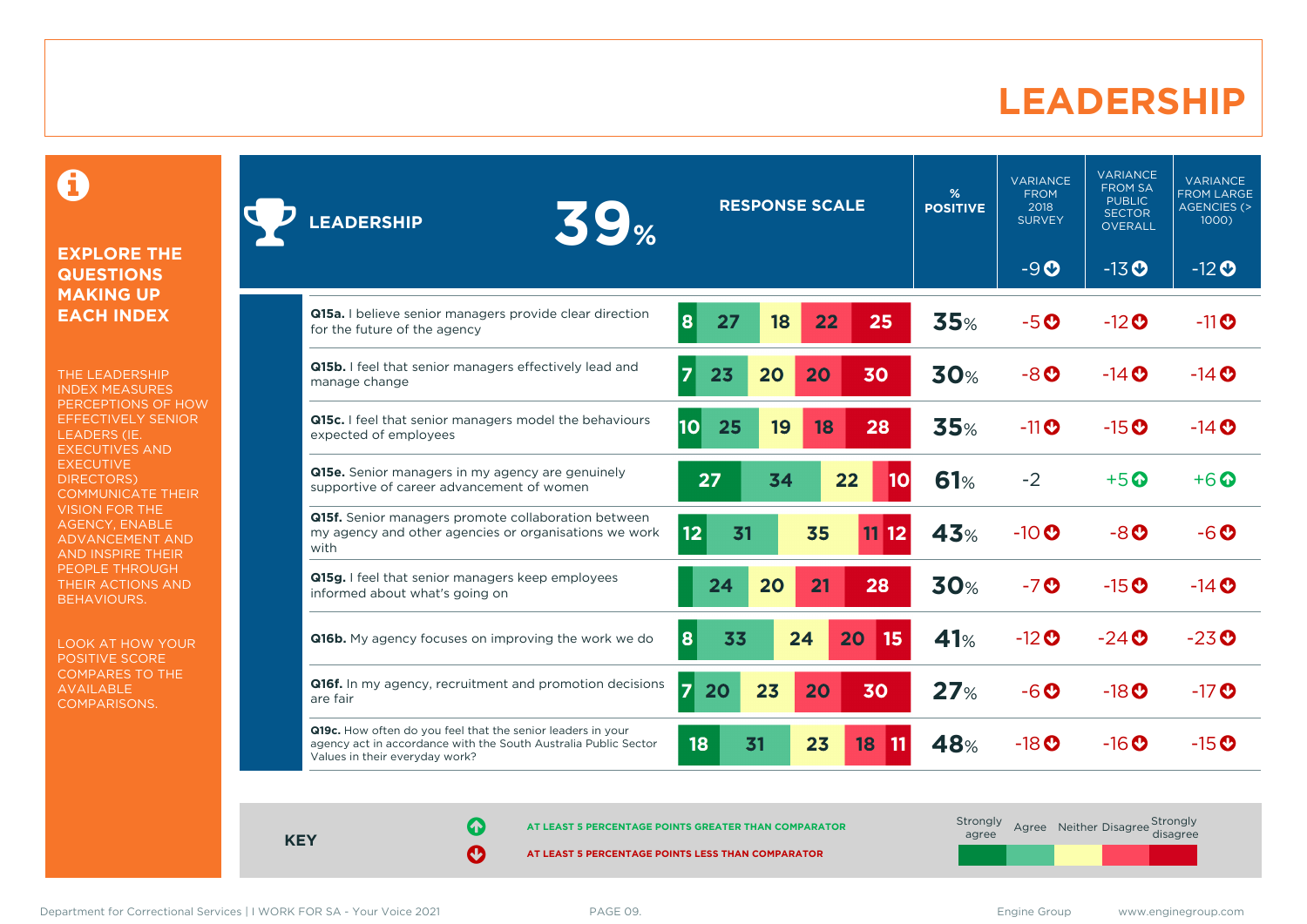#### **VALUES**

0

#### **EXPLORE THE QUESTIONS MAKING UP EACH INDEX**

THE VALUES INDEX MEASURES THE EXTENT TO WHICH WE DEMONSTRATE THE SOUTH AUSTRALIAN PUBLIC SECTOR VALUES IN OUR DAY-TO-DAY WORK AND **WHEN** COLLABORATING WITH OTHERS.

THE SA PUBLIC SECTOR VALUES HAVE BEEN DEVELOPED TO MAKE IT EASIER FOR THE SECTOR TO WORK TOGETHER BY SETTING A CONSISTENT SET OF BEHAVIOURS AND PRACTICES FOR ALL EMPLOYEES.

| 55%<br><b>VALUES</b>                                                                                                                                  | <b>RESPONSE SCALE</b>      | %<br><b>POSITIVE</b> | <b>VARIANCE</b><br><b>FROM</b><br>2018<br><b>SURVEY</b> | <b>VARIANCE</b><br><b>FROM SA</b><br><b>PUBLIC</b><br><b>SECTOR</b><br><b>OVERALL</b> | <b>VARIANCE</b><br><b>FROM LARGE</b><br>AGENCIES (><br>$1000$ ) |
|-------------------------------------------------------------------------------------------------------------------------------------------------------|----------------------------|----------------------|---------------------------------------------------------|---------------------------------------------------------------------------------------|-----------------------------------------------------------------|
|                                                                                                                                                       |                            |                      | $-7o$                                                   | $-19O$                                                                                | $-19O$                                                          |
| Q12a. People in my workgroup treat each other with<br>respect                                                                                         | 15<br>36<br>19<br>18<br>12 | 51%                  | $-6o$                                                   | $-23$ <sup>O</sup>                                                                    | $-22$                                                           |
| Q12b. The people in my workgroup behave in an<br>accepting manner towards people from diverse<br>backgrounds                                          | 19<br>47<br>16<br>107      | 66%                  | $\circ$                                                 | $-17$ $\odot$                                                                         | $-17$ $\odot$                                                   |
| Q12c. People in my workgroup are honest, open and<br>transparent in their dealings with each other                                                    | 12<br>31<br>24<br>20<br>13 | 43%                  | $-5o$                                                   | $-21$ <sup>O</sup>                                                                    | $-20o$                                                          |
| Q12e. People in my workgroup are committed to<br>workplace safety                                                                                     | 20<br>50<br>16<br>9        | <b>70%</b>           | $-6o$                                                   | $-14$ $\odot$                                                                         | $-13$ <sup>O</sup>                                              |
| Q12f. People in my workgroup work effectively with other<br>workgroups in my agency to deliver services to our<br>customers                           | 15<br>47<br>18<br>12       | 63%                  | $-9O$                                                   | $-15$ <sup>O</sup>                                                                    | $-14$ $\odot$                                                   |
| Q16a. In my workplace, people take responsibility for<br>their decisions and actions                                                                  | 25<br>32<br>24<br>13       | <b>38%</b>           | $-7o$                                                   | $-23$ <sup>O</sup>                                                                    | $-23$ <sup>O</sup>                                              |
| Q19a. How often do you feel that your agency colleagues act in<br>accordance with the South Australia Public Sector Values in their<br>everyday work? | 14<br>42<br>28<br>12       | <b>56%</b>           | $-16$ <sup>O</sup>                                      | $-22$ <sup>O</sup>                                                                    | $-21$ <sup>O</sup>                                              |



**KEY**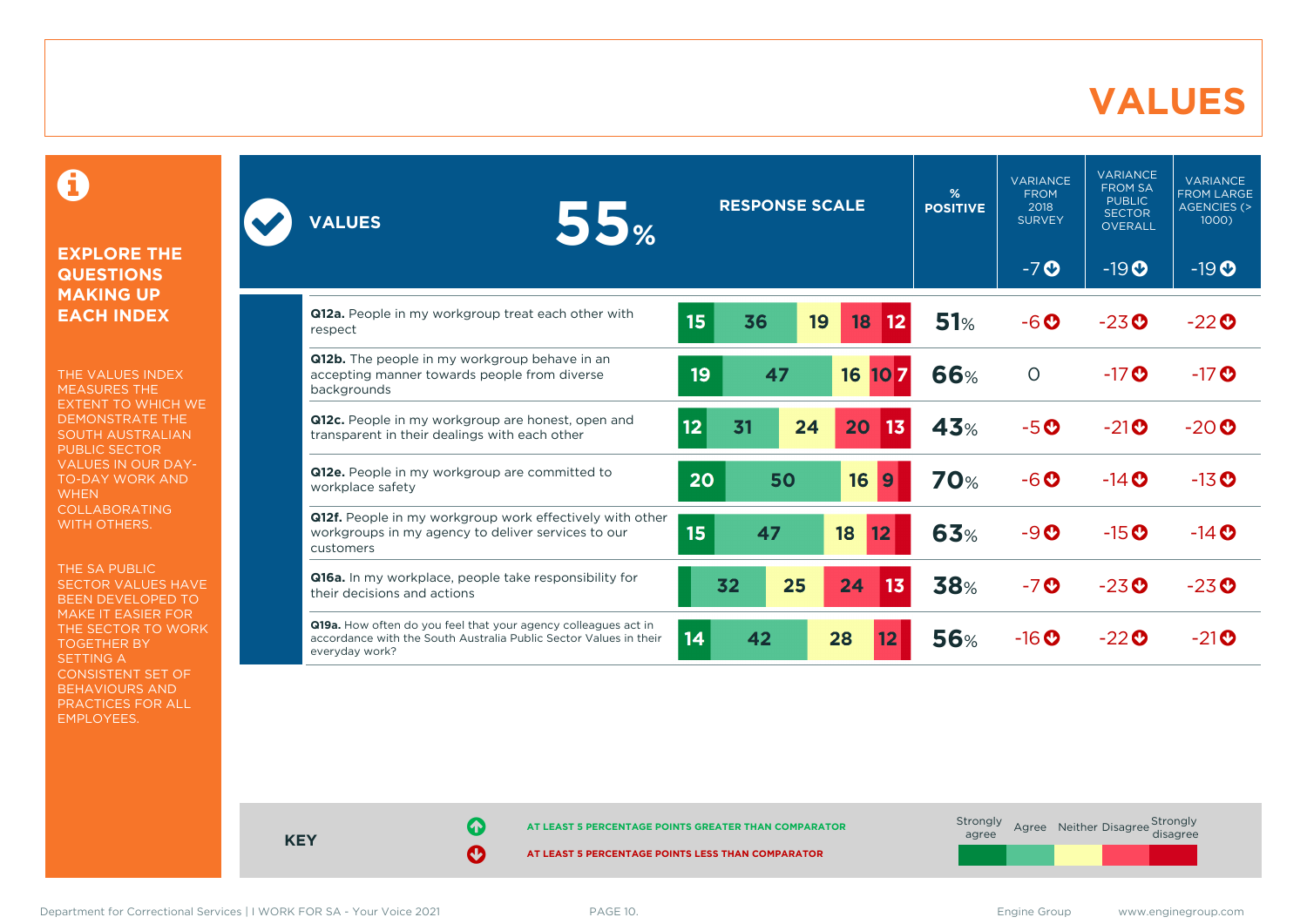### **EMPLOYEE-ORGANISATION ALIGNMENT**

0

**EXPLORE THE QUESTIONS MAKING UP EACH INDEX**

 $\sum$ 

THE EMPLOYEE-**ORGANISATION** ALIGNMENT INDEX MEASURES THE EXTENT TO WHICH EMPLOYEES FEEL ALIGNED TO THE PURPOSE AND OBJECTIVES OF THEIR AGENCY AND EMPOWERED AND ENABLED TO DELIVER.

WHERE DO WE NEED TO IMPROVE?

WHAT DO WE NEED TO DO DIFFERENTLY?

| <b>EMPLOYEE-</b><br>60 <sub>%</sub><br><b>ORGANISATION</b><br><b>ALIGNMENT</b>                                                  | <b>RESPONSE SCALE</b>             | %<br><b>POSITIVE</b> | <b>VARIANCE</b><br><b>FROM</b><br>2018<br><b>SURVEY</b> | <b>VARIANCE</b><br><b>FROM SA</b><br><b>PUBLIC</b><br><b>SECTOR</b><br><b>OVERALL</b> | VARIANCE<br><b>FROM LARGE</b><br>AGENCIES (><br>1000) |
|---------------------------------------------------------------------------------------------------------------------------------|-----------------------------------|----------------------|---------------------------------------------------------|---------------------------------------------------------------------------------------|-------------------------------------------------------|
|                                                                                                                                 |                                   |                      | $-8$ <sup>O</sup>                                       | $-11$ O                                                                               | $-10$                                                 |
| <b>Q11a.</b> My job makes good use of my skills and abilities                                                                   | 20<br>42<br>15<br>16              | <b>62%</b>           | $-11$ <sup>O</sup>                                      | $-17$ <sup>O</sup>                                                                    | $-17$ <sup>O</sup>                                    |
| Q11b. I understand what is expected of me to do well in<br>my role                                                              | 37<br>47<br>$\overline{7}$        | 84%                  | $-6o$                                                   | $-4$                                                                                  | -4                                                    |
| <b>Q11c.</b> I believe strongly in the purpose and objectives of<br>my agency                                                   | 28<br>38<br>18                    | 66%                  | $-5o$                                                   | $-14$ $\odot$                                                                         | $-13$ <sup>O</sup>                                    |
| Q11d. I have the authority to do my job effectively (e.g.<br>the necessary delegation(s), autonomy, level of<br>responsibility) | 42<br>20<br>16<br>17<br>15        | <b>62%</b>           | $-9O$                                                   | $-12$ <sup>O</sup>                                                                    | $-11$ O                                               |
| Q11e. The work processes we have in place allow me to<br>be as productive as possible                                           | 12<br>27<br>16<br>19<br>26        | <b>39%</b>           | $-13$ <sup>O</sup>                                      | $-12$ <sup>O</sup>                                                                    | $-12$ <sup>O</sup>                                    |
| Q11g. I understand how my work contributes to my<br>agency's objectives                                                         | 31<br>49<br>11                    | <b>80%</b>           | $-6o$                                                   | $-6$ $O$                                                                              | $-6$ $\odot$                                          |
| Q11h. I think it is safe to speak up and challenge the way<br>things are done in this agency                                    | <b>10</b><br>25<br>18<br>21<br>26 | 35%                  | $-12$ <sup>O</sup>                                      | $-12$ <sup>O</sup>                                                                    | $-11$ <sup>O</sup>                                    |
| Q11i. I feel secure in my job                                                                                                   | 17<br>37<br>18<br>14<br>14        | 54%                  | $-3$                                                    | $-7$ $\odot$                                                                          | $-7$ <sup>O</sup>                                     |

**KEY**

**AT LEAST 5 PERCENTAGE POINTS GREATER THAN COMPARATOR**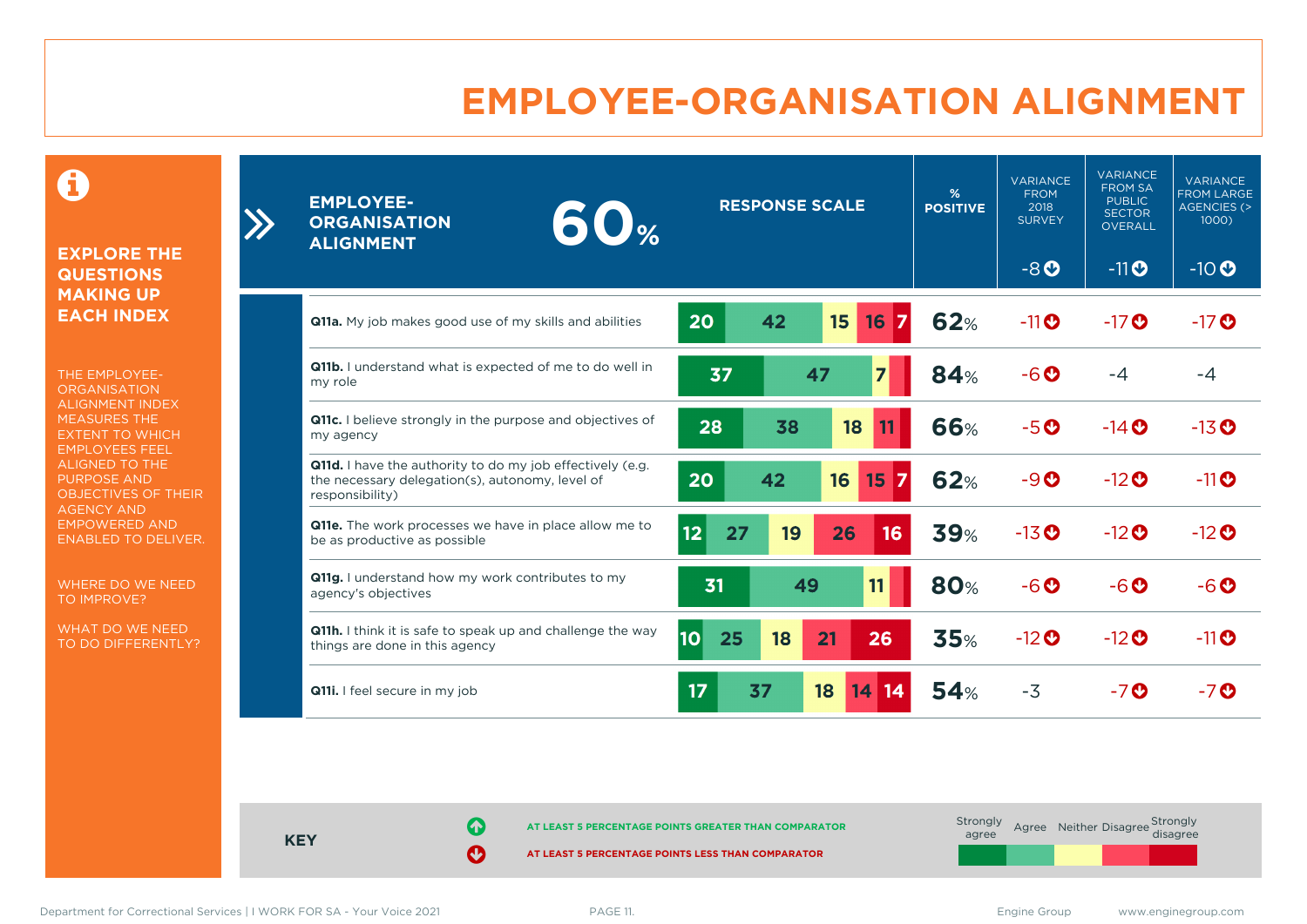## **CAREER AND WORKING CONDITIONS (EMPLOYER OF CHOICE)**

 $\mathbf \Omega$ 

#### **EXPLORE THE QUESTIONS MAKING UP EACH INDEX**

THE CAREER AND **WORKING** CONDITIONS INDEX INDICATES HOW SATISFIED PEOPLE ARE WITH THE CAREER AND **WORKING** CONDITIONS OF THE SOUTH AUSTRALIAN PUBLIC SECTOR.

LOOK AT HOW YOUR POSITIVE SCORE COMPARES TO THE AVAILABLE COMPARISONS.

| <b>CAREER AND WORKING</b><br>46%<br><b>CONDITIONS (EMPLOYER</b><br><b>OF CHOICE)</b>                                                                                                  | <b>RESPONSE SCALE</b> |    |    | %<br><b>POSITIVE</b> | <b>VARIANCE</b><br><b>FROM</b><br>2018<br><b>SURVEY</b><br>$-8O$ | <b>VARIANCE</b><br><b>FROM SA</b><br><b>PUBLIC</b><br><b>SECTOR</b><br><b>OVERALL</b><br>$-11$ O | <b>VARIANCE</b><br><b>FROM LARGE</b><br><b>AGENCIES (&gt;</b><br>1000)<br>$-10$ <sup>O</sup> |                    |
|---------------------------------------------------------------------------------------------------------------------------------------------------------------------------------------|-----------------------|----|----|----------------------|------------------------------------------------------------------|--------------------------------------------------------------------------------------------------|----------------------------------------------------------------------------------------------|--------------------|
|                                                                                                                                                                                       |                       |    |    |                      |                                                                  |                                                                                                  |                                                                                              |                    |
| <b>Q11j.</b> I am fairly remunerated (e.g. salary, superannuation)<br>for the work that I do                                                                                          | 15                    | 38 | 19 | 18                   | <b>53%</b>                                                       | $-1$                                                                                             | $-8$ $O$                                                                                     | -80                |
| <b>Q11k.</b> I am satisfied with my non-monetary employment<br>conditions (e.g. leave, flexible work arrangements, other<br>benefits)                                                 | 19                    | 42 | 17 | 14<br>8              | 62%                                                              | $-9O$                                                                                            | $-7o$                                                                                        | $-5o$              |
| <b>Q11I.</b> I am satisfied with the recognition I receive for doing<br>a good job                                                                                                    | 11<br>23              | 19 | 24 | 23                   | 34%                                                              | -4                                                                                               | $-17$ <sup>O</sup>                                                                           | $-16$ <sup>O</sup> |
| <b>Q11n.</b> I am satisfied with my ability to access and use flexible<br>working arrangements (flexible hours of work, patterns of work,<br>locations of work or other arrangements) | 19                    | 33 | 20 | 13<br>15             | 51%                                                              | $-14$ <sup>O</sup>                                                                               | $-11$ <sup>O</sup>                                                                           | -80                |
| <b>Q14g.</b> I am satisfied with the opportunities available for<br>career development in my agency                                                                                   | $\overline{7}$<br>25  | 18 | 22 | 29                   | 32%                                                              | $-5o$                                                                                            | $-13$ <sup>O</sup>                                                                           | $-13$ <sup>O</sup> |
| <b>Q16g.</b> My agency provides opportunities for job mobility<br>(e.g. secondment and/or temporary transfers)                                                                        | 10                    | 33 | 29 | 15<br>12             | <b>43%</b>                                                       | $-16$ <sup>O</sup>                                                                               | $-9$ $\odot$                                                                                 | $-9$ $\odot$       |



Department for Correctional Services | I WORK FOR SA - Your Voice 2021 PAGE 12. Engine Group www.enginegroup.com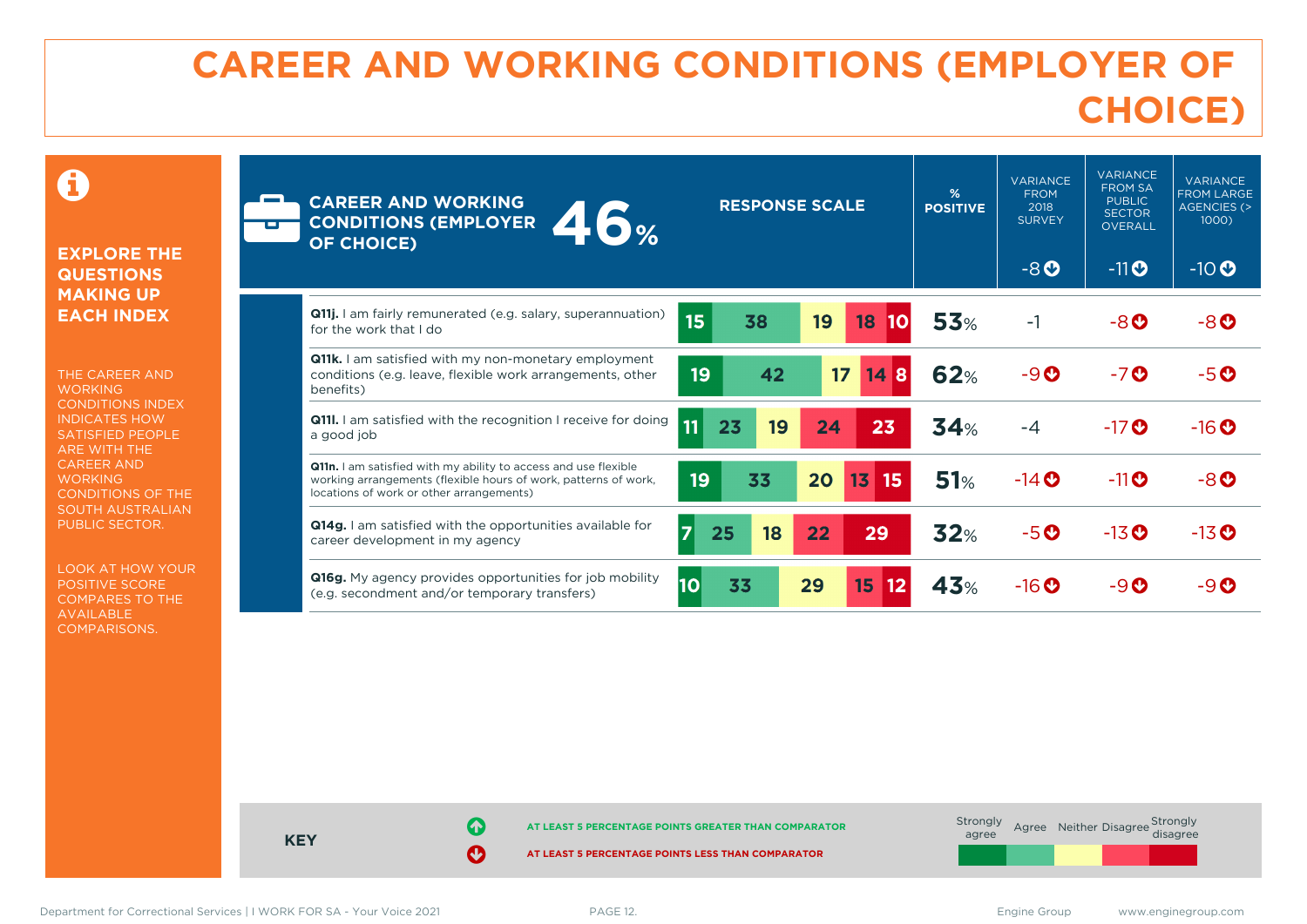### **EMPLOYEE WELLBEING**

0

#### **EXPLORE THE QUESTIONS MAKING UP EACH INDEX**

THE WELLBEING SCORE MEASURES THE EXTENT TO WHICH EMPLOYEES FEEL SUPPORTED IN MAINTAINING THEIR HEALTH AND WELLBEING.

LOOK AT HOW YOUR POSITIVE SCORE COMPARES TO THE AVAILABLE COMPARISONS.

| <b>ZS</b> %<br><b>EMPLOYEE WELLBEING</b>                                                                      |    | <b>RESPONSE SCALE</b> |          |                       | %<br><b>POSITIVE</b> | <b>VARIANCE</b><br><b>FROM</b><br>2018<br><b>SURVEY</b> | <b>VARIANCE</b><br><b>FROM SA</b><br><b>PUBLIC</b><br><b>SECTOR</b><br>OVERALL | <b>VARIANCE</b><br><b>FROM LARGE</b><br>AGENCIES (><br>1000) |
|---------------------------------------------------------------------------------------------------------------|----|-----------------------|----------|-----------------------|----------------------|---------------------------------------------------------|--------------------------------------------------------------------------------|--------------------------------------------------------------|
|                                                                                                               |    |                       |          |                       |                      | $-8O$                                                   | $-12$ <b>O</b>                                                                 | $-10$ <sup>O</sup>                                           |
| <b>Q11f.</b> I am provided with the tools and equipment to do<br>my job safely                                | 19 | 40                    | 15       | 16<br><b>10</b>       | <b>59%</b>           | $-8o$                                                   | $-15$ <sup>O</sup>                                                             | $-13$ <sup>O</sup>                                           |
| Q12d. My workgroup has the tools and resources to<br>perform well                                             | 9  | 38                    | 21       | 20<br>  12            | 47%                  | $-2$                                                    | $-13$ <sup>O</sup>                                                             | $-12$ <sup>O</sup>                                           |
| <b>Q17a.</b> I am satisfied with the policies/practices in place to<br>help me manage my health and wellbeing | 11 | 36                    | 21       | 15<br>16              | <b>47%</b>           | $-12$ <sup>O</sup>                                      | $-14$ <b>O</b>                                                                 | $-12$ <sup>O</sup>                                           |
| <b>Q17b.</b> I think my agency cares about my health and<br>wellbeing                                         | 10 | 32                    | 17<br>16 | 26                    | 41%                  | $-9o$                                                   | $-12$ <sup>O</sup>                                                             | $-10$ <sup>O</sup>                                           |
| <b>Q17d.</b> I am able to strike the right balance between my<br>work and home life                           | 11 | 41                    | 20       | 17 <sup>2</sup><br>12 | 52%                  | $-10$ $\odot$                                           | $-3$                                                                           | - 1                                                          |

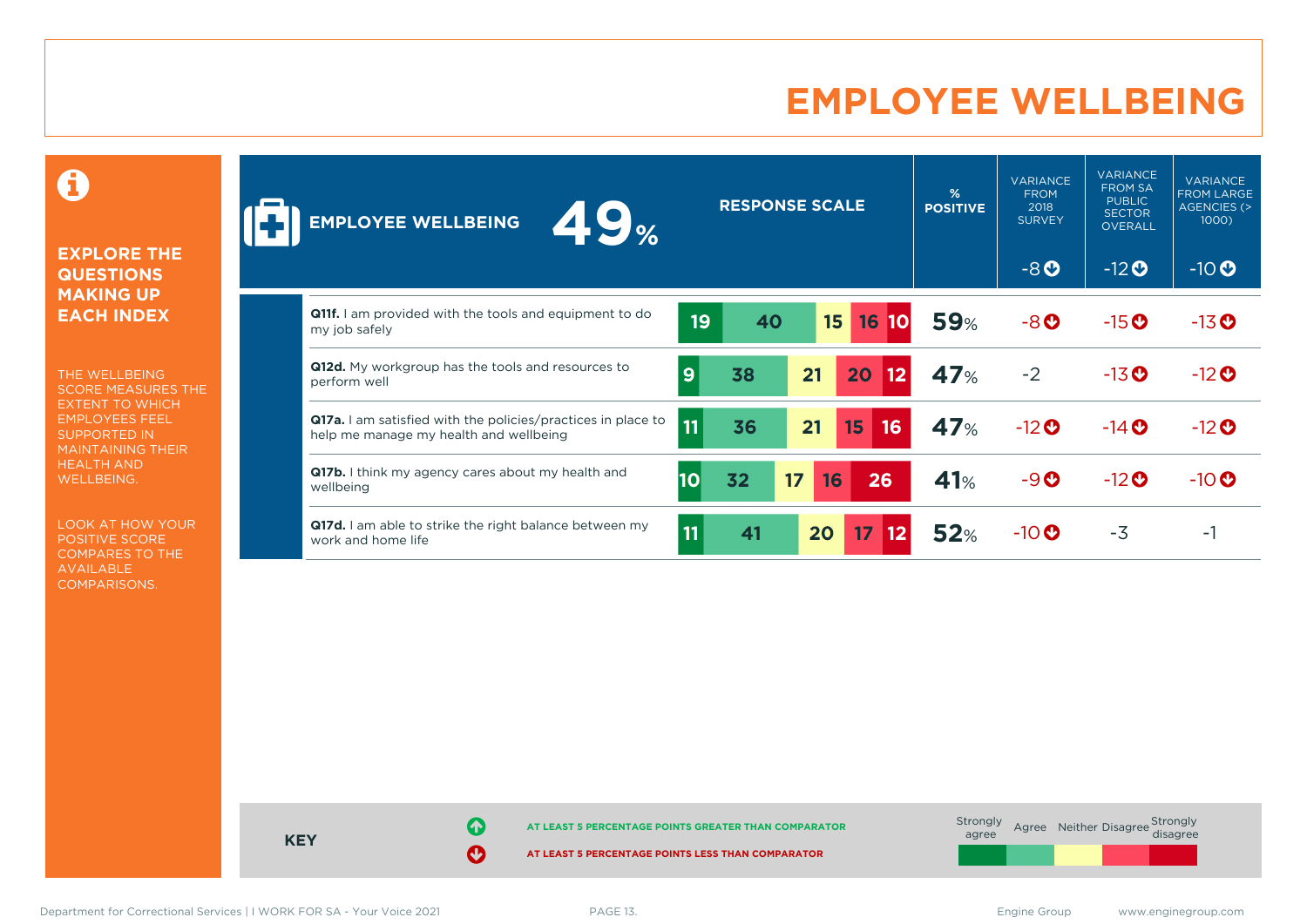### **OPEN COMMENTS**

#### 0

**WHAT ARE YOUR PEOPLE SAYING ABOUT THEIR WORKING EXPERIENCES?**

THE COMMENTS WERE GROUPED INTO THEMES.

THE BAR CHART SHOWS THE TOP 5 THEMES, TO GIVE YOU AN IDEA OF WHERE TO FOCUS.

REVIEW THESE COMMENT THEMES IN THE CONTEXT OF YOUR RESULTS - HOW DO THEY REINFORCE OR PROVIDE ADDITIONAL CONTEXT TO YOUR **RESULTS?** 

# **'What is the one thing the South Australian Public Sector is doing really well?'**

**COUNTS**

#### **YOUR TOP 5 THEMES:**

| <b>01. Organisational Objectives &amp; Purpose</b> |                     |                     | <b>COUNTS</b>       |  |
|----------------------------------------------------|---------------------|---------------------|---------------------|--|
| 02. Others                                         |                     |                     | 72<br><b>COUNTS</b> |  |
| 03. Wellbeing                                      |                     | 66<br><b>COUNTS</b> |                     |  |
| 04. Non-actionable Comment                         | <b>COUNTS</b>       | 40                  |                     |  |
| <b>05. Equality and Fair</b><br><b>Treatment</b>   | 29<br><b>COUNTS</b> |                     |                     |  |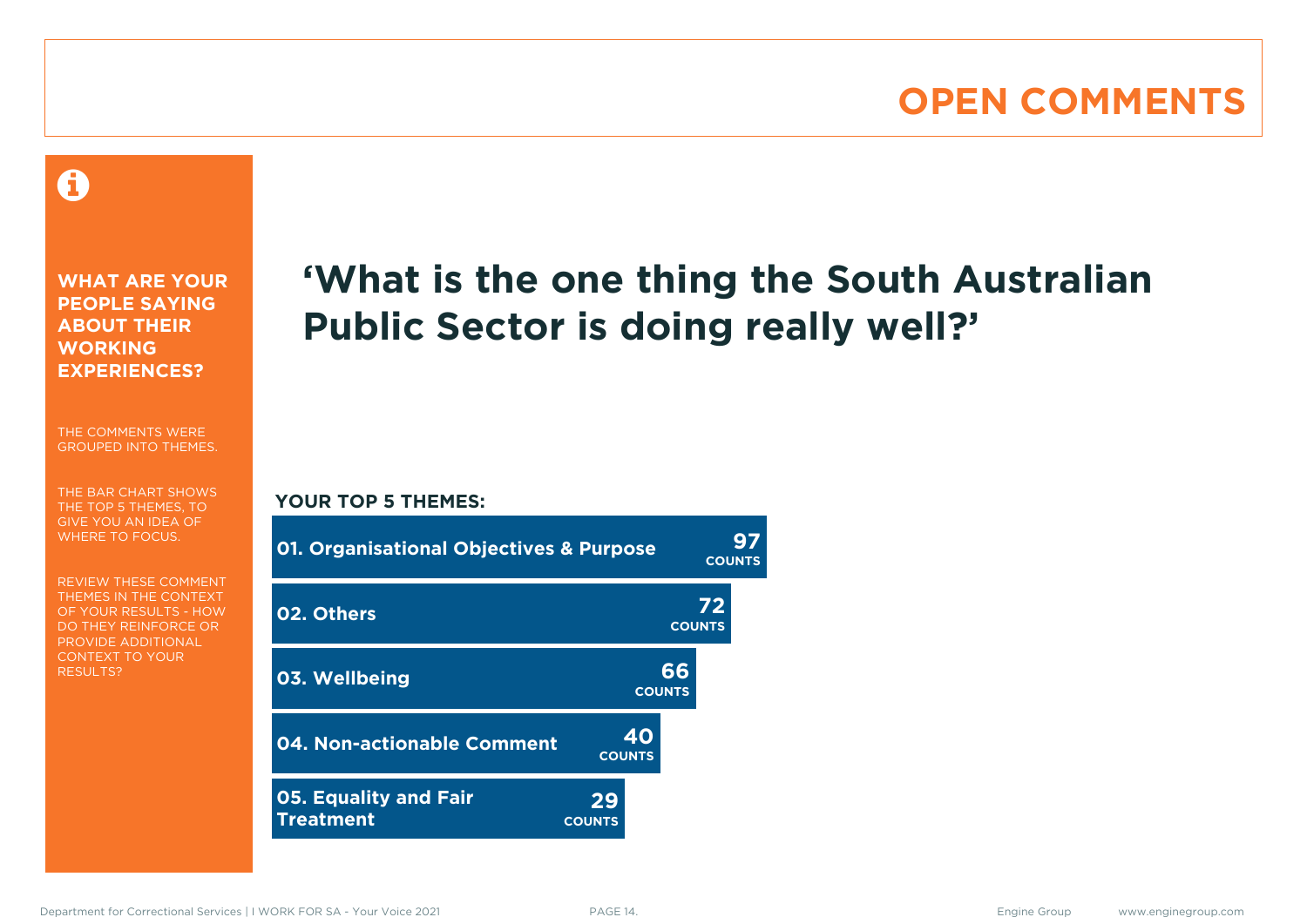#### **OPEN COMMENTS**

A

**WHAT ARE YOUR PEOPLE SAYING ABOUT THEIR WORKING EXPERIENCES?**

THE COMMENTS WERE GROUPED INTO THEMES.

THE BAR CHART SHOWS THE TOP 5 THEMES, TO GIVE YOU AN IDEA OF WHERE TO FOCUS.

REVIEW THESE COMMENT THEMES IN THE CONTEXT OF YOUR RESULTS - HOW DO THEY REINFORCE OR PROVIDE ADDITIONAL CONTEXT TO YOUR **RESULTS?** 

# **'What is the most important issue that needs to be addressed across the South Australian Public Sector?'**

**YOUR TOP 5 THEMES:**

| 01. Wellbeing                                        |                     |                     | <b>COUNTS</b>       | 103 |
|------------------------------------------------------|---------------------|---------------------|---------------------|-----|
| <b>02. Equality and Fair Treatment</b>               |                     |                     | 94<br><b>COUNTS</b> |     |
| 03. Organisational Objectives &<br><b>Purpose</b>    |                     | 92<br><b>COUNTS</b> |                     |     |
| 04. Line Management and<br><b>General Management</b> |                     | 71<br><b>COUNTS</b> |                     |     |
| <b>05. Administration</b>                            | 59<br><b>COUNTS</b> |                     |                     |     |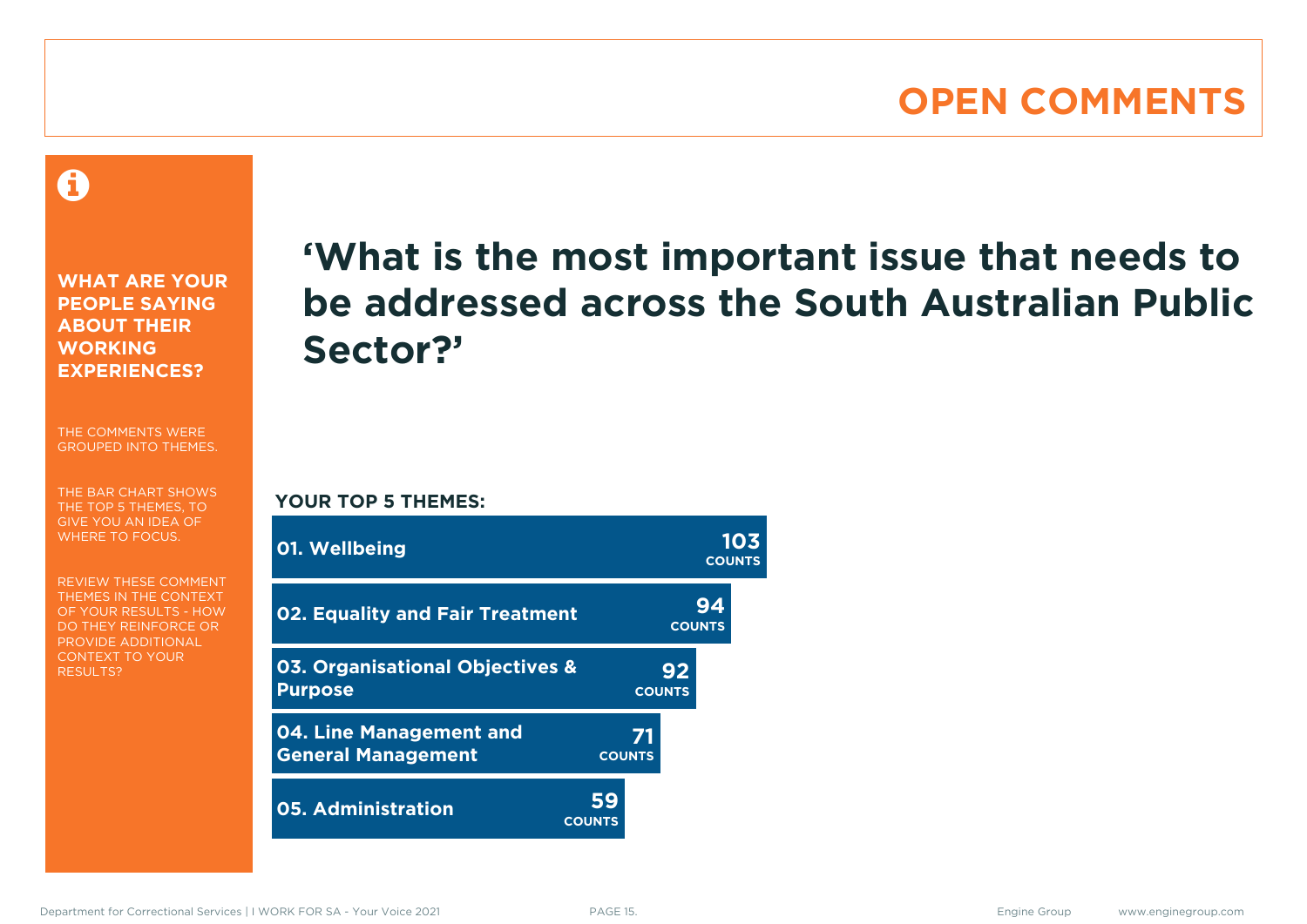### **OTHER QUESTIONS**

0

THESE PAGES SHOW ADDITIONAL QUESTIONS THAT WERE ASKED OF ALL PUBLIC SECTOR EMPLOYEES, THAT ARE NOT INCLUDED IN THE SURVEY INDICES SHOWN ON THE PREVIOUS PAGES.

THE RESULTS OUTLINE THE PROPORTION OF COLLEAGUES RESPONDING POSITIVELY (STRONGLY AGREE + AGREE), NEUTRALLY (NEITHER AGREE NOR DISAGREE) OR **NEGATIVELY** (DISAGREE + STRONGLY DISAGREE).

REVIEW THESE QUESTIONS FOR ADDITIONAL CONTEXT AND INSIGHTS THAT MAY WARRANT FURTHER INVESTIGATION OR ACTION.

|                                                                                                                                                                                       | <b>RESPONSE SCALE</b>                    | %<br><b>POSITIVE</b> | <b>VARIANCE</b><br><b>FROM</b><br>2018<br><b>SURVEY</b> | VARIANCE<br><b>FROM SA</b><br><b>PUBLIC</b><br><b>SECTOR</b><br>OVERALL | <b>VARIANCE</b><br><b>FROM LARGE</b><br><b>AGENCIES (&gt;</b><br>1000) |
|---------------------------------------------------------------------------------------------------------------------------------------------------------------------------------------|------------------------------------------|----------------------|---------------------------------------------------------|-------------------------------------------------------------------------|------------------------------------------------------------------------|
| Q11m. I am happy to go the 'extra mile' at work when<br>reauired                                                                                                                      | 32<br>40<br>13<br>8                      | 72%                  | $-15$ <sup>O</sup>                                      | $-13$ <sup>O</sup>                                                      | $-13$ <sup>O</sup>                                                     |
| Q13g. My manager takes appropriate action to address<br>underperformance within my workgroup                                                                                          | 11<br>21<br>23<br>27<br>18               | <b>32%</b>           |                                                         | $-20$                                                                   | $-19$ <sup>O</sup>                                                     |
| Q15d. I feel senior managers in my agency actively<br>engage with employees                                                                                                           | 10 <br>23<br>19<br>20<br>28              | <b>33%</b>           |                                                         | $-12$ <sup>O</sup>                                                      | $-10$ $\odot$                                                          |
| Q16c. When things go wrong, my agency uses this as an<br>opportunity to review, learn, and improve the management of<br>similar risks                                                 | 23<br>20<br>29<br>20<br>8                | 37%                  | $-14$ <sup>O</sup>                                      | $-19O$                                                                  | $-19$ <sup>O</sup>                                                     |
| Q16d. My agency is committed to creating a diverse workforce<br>(e.g. gender, age, cultural and linguistic background, disability,<br>Aboriginal and Torres Strait Islander, LGBTIQ+) | 20<br>42<br>27                           | <b>63%</b>           | $-7o$                                                   | $-5o$                                                                   | $-5o$                                                                  |
| Q16e. Personal background is not a barrier to success in my<br>agency (e.g. cultural background, age, disability, sexual<br>orientation, gender etc.)                                 | 15<br>$12$ 12<br>39<br>22                | <b>55%</b>           | $-8o$                                                   | $-15$ <sup>O</sup>                                                      | $-15$ <sup>O</sup>                                                     |
| Q16h. I am confident in relating my agency's<br>Reconciliation Action Plan to my work                                                                                                 | 10 <sup>1</sup><br>30<br>38<br>$11$ $11$ | <b>39%</b>           |                                                         | -4                                                                      | -4                                                                     |
| Q16i. I am satisfied with the cultural learning<br>opportunities within my agency                                                                                                     | 10<br>39<br>31<br>8<br>11                | 49%                  |                                                         | -70                                                                     | $-8o$                                                                  |
| Q17c. I feel the level of stress in my job is appropriate                                                                                                                             | 17<br>23<br>35<br>20                     | 40%                  |                                                         | $-3$                                                                    | $-2$                                                                   |

**KEY**

**AT LEAST 5 PERCENTAGE POINTS GREATER THAN COMPARATOR**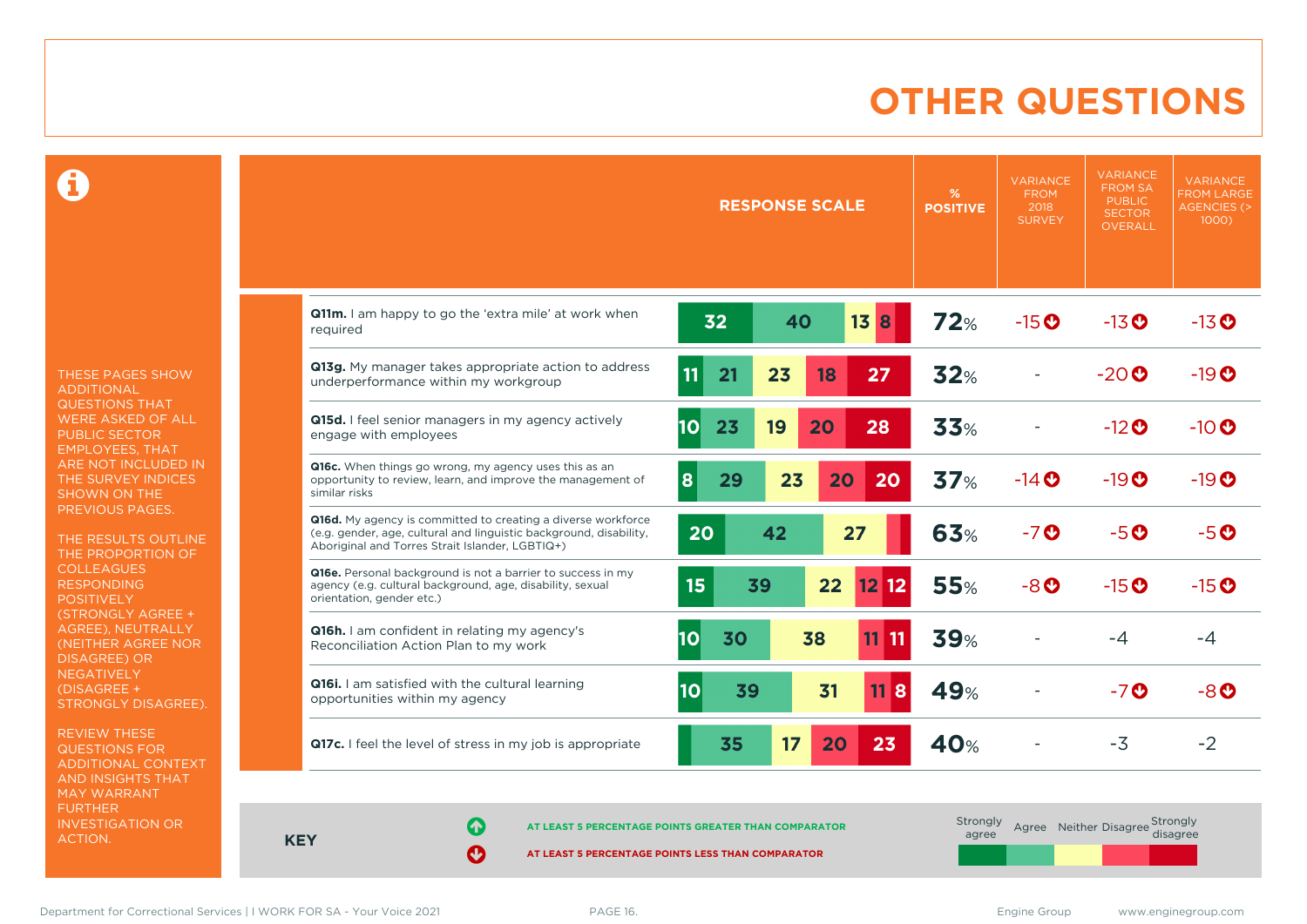### **OTHER QUESTIONS**

0

THESE PAGES SHOW ADDITIONAL QUESTIONS THAT WERE ASKED OF ALL PUBLIC SECTOR EMPLOYEES, THAT ARE NOT INCLUDED IN THE SURVEY INDICES SHOWN ON THE PREVIOUS PAGES.

THE RESULTS OUTLINE THE PROPORTION OF COLLEAGUES RESPONDING POSITIVELY (STRONGLY AGREE + AGREE), NEUTRALLY (NEITHER AGREE NOR DISAGREE) OR **NEGATIVELY** (DISAGREE + STRONGLY DISAGREE).

REVIEW THESE QUESTIONS FOR ADDITIONAL CONTEXT AND INSIGHTS THAT MAY WARRANT FURTHER INVESTIGATION OR ACTION.

|                                                                                       |                 | <b>RESPONSE SCALE</b> | %<br><b>POSITIVE</b> | <b>VARIANCE</b><br><b>FROM</b><br>2018<br><b>SURVEY</b> | <b>VARIANCE</b><br><b>FROM SA</b><br><b>PUBLIC</b><br><b>SECTOR</b><br><b>OVERALL</b> | <b>VARIANCE</b><br><b>FROM LARGE</b><br><b>AGENCIES (&gt;</b><br>1000) |
|---------------------------------------------------------------------------------------|-----------------|-----------------------|----------------------|---------------------------------------------------------|---------------------------------------------------------------------------------------|------------------------------------------------------------------------|
| Q17e. I feel comfortable discussing my mental health and<br>wellbeing with my manager | 10 <br>25<br>14 | 21<br>30              | 35%                  |                                                         | $-18$ <b>O</b>                                                                        | $-16$ <sup>O</sup>                                                     |
| <b>Q20a.</b> I feel a connection with the public sector values                        | 26              | 20<br>42              | <b>68%</b><br>8      |                                                         | $-6o$                                                                                 | $-5o$                                                                  |
| Q20b. In my workgroup our everyday actions are guided<br>by the Public Sector Values  | 16<br>43        | 23<br>13              | <b>58%</b>           |                                                         | $-6o$                                                                                 | $-5o$                                                                  |
| Q28. I believe action will be taken on the results from this<br>survey by the sector  | 31<br>16        | 27<br>22              | <b>20%</b>           | $-8o$                                                   | $-14$ $\odot$                                                                         | $-12$ <sup>O</sup>                                                     |
| Q29. I believe action will be taken on the results from this<br>survey by my agency   | 27<br>14        | 30<br>24              | 18%                  |                                                         | $-16$ <sup>O</sup>                                                                    | $-15$ <sup>O</sup>                                                     |
| <b>RESPONSE SCALE</b>                                                                 |                 | <b>RESPONSES</b>      | %                    | <b>VARIANCE</b><br><b>FROM</b><br>2018                  | <b>VARIANCE</b><br><b>FROM SA</b><br><b>PUBLIC SECTOR</b>                             | <b>VARIANCE</b><br><b>FROM</b><br>LARGE<br>AGENCIES (>                 |

|                                                                                                          | INESPUNSE SUMLE                                      | <b>RESPUNSES</b> | ZO. | 2018<br><b>SURVEY</b> | <b>PUBLIC SECTOR</b><br>OVERALL | LARUL<br>AGENCIES (><br>$1000$ ) |
|----------------------------------------------------------------------------------------------------------|------------------------------------------------------|------------------|-----|-----------------------|---------------------------------|----------------------------------|
| <b>Q14a.</b> I have a current performance and development plan that<br>sets out my individual objectives |                                                      | 521              |     |                       |                                 |                                  |
| Yes                                                                                                      |                                                      | 280              | 54% | $-4$                  | $-26$                           | $-26$                            |
| No                                                                                                       |                                                      | 241              | 46% | $+4$                  | $+26$ $\odot$                   | $+26$ $\odot$                    |
|                                                                                                          |                                                      |                  |     |                       |                                 |                                  |
| 0<br><b>KEY</b><br>$\sim$                                                                                | AT LEAST 5 PERCENTAGE POINTS GREATER THAN COMPARATOR |                  |     | Strongly<br>agree     | Agree Neither Disagree          | Strongly<br>disagree             |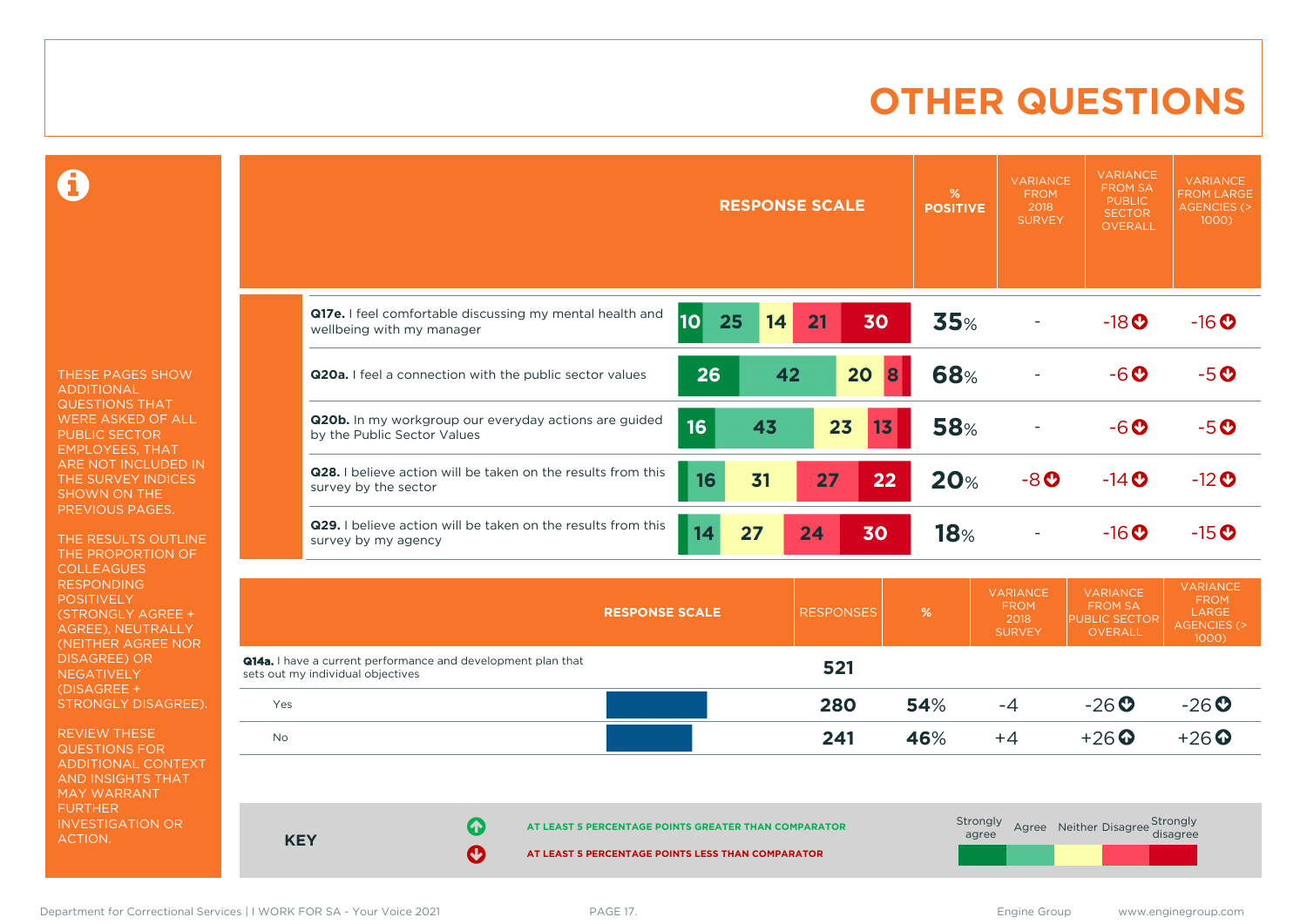#### **COVID-19**

 $\mathbf \Omega$ 

THE 2021 SURVEY ASKED QUESTIONS ABOUT HOW **EFFECTIVELY** AGENCIES MANAGED THE CHANGES REQUIRED AS A RESULT OF COVID-19.

REVIEW THE RESULTS AND IDENTIFY SPECIFIC AREAS OF ACTION THAT MAY BE REQUIRED AS A RESULT - WHAT DO YOU NEED TO FOCUS ON FOR IMPROVEMENT?

REFLECT ON THIS INFORMATION TO UNDERSTAND HOW EMPLOYEES FEEL YOUR AGENCY WAS ABLE TO RAPIDLY ADAPT TO THE COVID-19 SITUATION. THIS CAN BE USED TO INFORM FUTURE ACTIONS REQUIRED WHEN OUR EXTERNAL **CIRCUMSTANCES** CHANGE.

|            |                                                                                                                                                                                                        |                       | <b>RESPONSE SCALE</b> | %<br><b>POSITIVE</b> | <b>VARIANCE</b><br><b>FROM</b><br>2018<br><b>SURVEY</b> | <b>VARIANCE</b><br><b>FROM SA</b><br><b>PUBLIC</b><br><b>SECTOR</b><br><b>OVERALL</b> | <b>VARIANCE</b><br><b>FROM LARGE</b><br><b>AGENCIES (&gt;</b><br>1000)    |
|------------|--------------------------------------------------------------------------------------------------------------------------------------------------------------------------------------------------------|-----------------------|-----------------------|----------------------|---------------------------------------------------------|---------------------------------------------------------------------------------------|---------------------------------------------------------------------------|
|            |                                                                                                                                                                                                        |                       |                       |                      |                                                         |                                                                                       |                                                                           |
|            | Q18a. I believe my agency provided sufficient resources and<br>arrangements to help me feel safe (e.g. physical distancing<br>measures, working from home arrangements, face masks, hand<br>sanitiser) | $\overline{20}$<br>41 | 15<br>$12$ 12         | <b>61%</b>           |                                                         | $-16$ <sup>O</sup>                                                                    | $-14$ <sup>O</sup>                                                        |
|            | Q18b. My manager provided me with sufficient direction<br>about my priorities                                                                                                                          | 13<br>39              | 22<br>$13$ 13         | 52%                  |                                                         | $-20$ <sup>O</sup>                                                                    | $-19O$                                                                    |
|            | <b>Q18c.</b> I was satisfied with the communications I received<br>from senior managers about changes impacting my work                                                                                | 13<br>36              | 17<br>17<br>18        | 49%                  |                                                         | $-17$ <sup>O</sup>                                                                    | $-16$ <sup>O</sup>                                                        |
|            | Q18d. During this time, I felt that my manager cared about my<br>wellbeing (if you have more than one manager, consider the<br>manager who you report to most frequently)                              | 16<br>31              | 19<br>13<br>20        | 47%                  |                                                         | $-23$ <sup>O</sup>                                                                    | $-22$ <sup>O</sup>                                                        |
|            | Q18e. I felt that my workgroup went the extra mile to<br>support each other                                                                                                                            | 21<br>38              | 23<br>108             | <b>59%</b>           |                                                         | $-16$ <sup>O</sup>                                                                    | $-15$ <sup>O</sup>                                                        |
|            | <b>RESPONSE SCALE</b>                                                                                                                                                                                  |                       | <b>RESPONSES</b>      | %                    | <b>VARIANCE</b><br><b>FROM</b><br>2018<br><b>SURVEY</b> | <b>VARIANCE</b><br><b>FROM SA</b><br><b>PUBLIC SECTOR</b><br><b>OVERALL</b>           | <b>VARIANCE</b><br><b>FROM</b><br>LARGE<br><b>AGENCIES (&gt;</b><br>1000) |
|            | <b>Q18f.</b> Were you mobilised to another agency or another role<br>within your agency because of COVID-19 requirements?                                                                              |                       | 551                   |                      |                                                         |                                                                                       |                                                                           |
| Yes        |                                                                                                                                                                                                        |                       | 34                    | 6%                   | $\overline{a}$                                          | $-2$                                                                                  | $-3$                                                                      |
| <b>No</b>  |                                                                                                                                                                                                        |                       | 502                   | 91%                  | $\sim$                                                  | $+2$                                                                                  | $+3$                                                                      |
| Not sure   |                                                                                                                                                                                                        |                       | 15                    | 3%                   | $\blacksquare$                                          | $\overline{O}$                                                                        | $\circ$                                                                   |
| <b>KEY</b> | Œ<br>AT LEAST 5 PERCENTAGE POINTS GREATER THAN COMPARATOR<br>Ø<br>AT LEAST 5 PERCENTAGE POINTS LESS THAN COMPARATOR                                                                                    |                       |                       | Strongly<br>agree    |                                                         | Agree Neither Disagree Strongly                                                       | disagree                                                                  |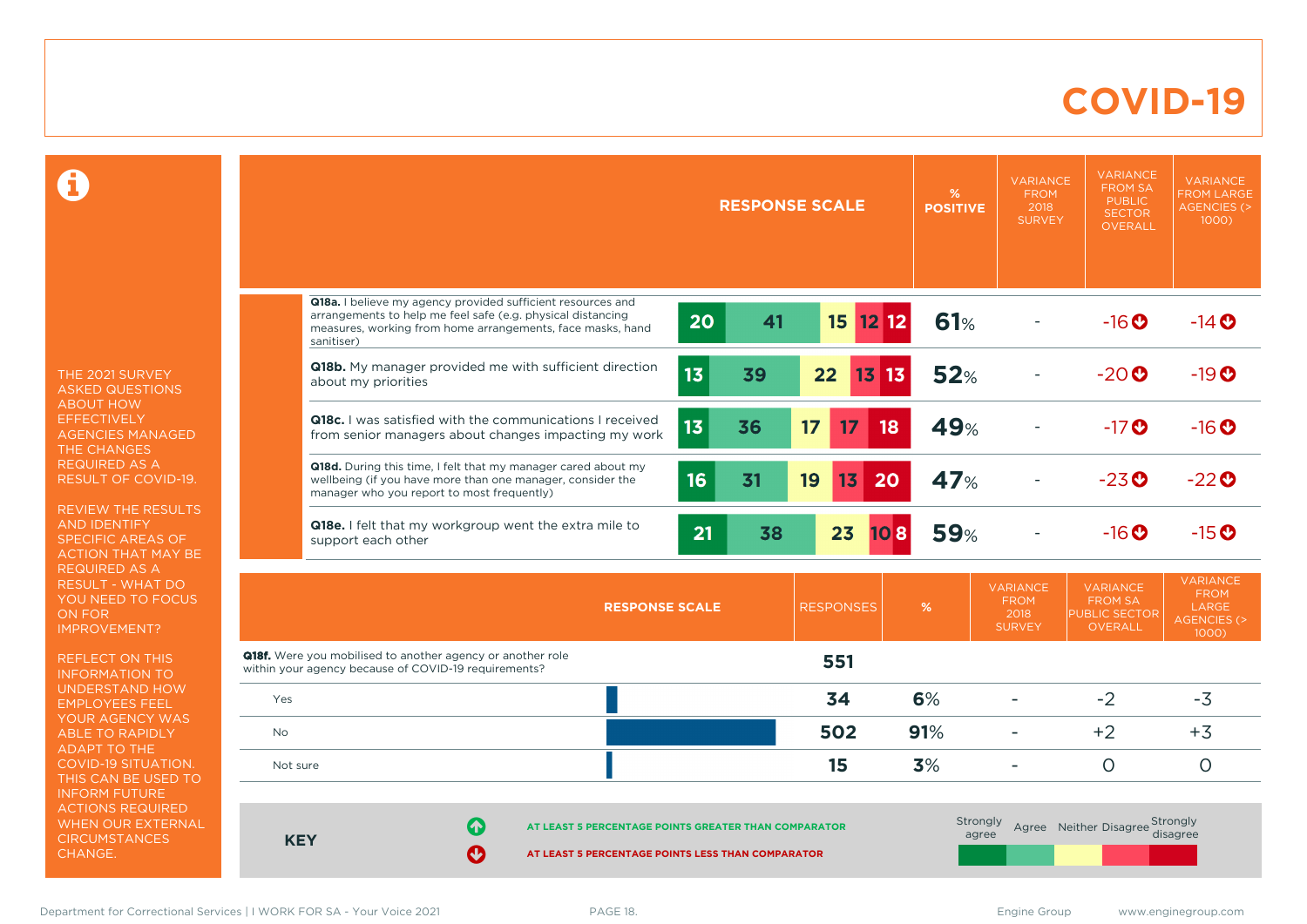0

THESE QUESTIONS GIVE YOU VALUABLE INSIGHT INTO THE REASONS YOUR EMPLOYEES JOINED THE PUBLIC SECTOR, AND THEIR REASONS FOR WANTING TO STAY OR LEAVE.

WHAT DOES THIS TELL YOU ABOUT YOUR CURRENT EMPLOYEE VALUE PROPOSITION?

IS THERE ROOM FOR IMPROVEMENT?

|                                                                                                       | <b>RESPONSE SCALE</b> | <b>RESPONSES</b> | %   | <b>VARIANCE</b><br><b>FROM</b><br>2018<br><b>SURVEY</b> | <b>VARIANCE</b><br><b>FROM SA</b><br>PUBLIC SECTOR<br><b>OVERALL</b> | <b>VARIANCE</b><br><b>FROM</b><br>LARGE<br>AGENCIES (><br>1000) |
|-------------------------------------------------------------------------------------------------------|-----------------------|------------------|-----|---------------------------------------------------------|----------------------------------------------------------------------|-----------------------------------------------------------------|
| <b>Q21.</b> Which of the following describes why you joined the public<br>sector? [Multiple Response] |                       | 1590             |     |                                                         |                                                                      |                                                                 |
| Type of work offered                                                                                  |                       | 288              | 18% | $+18$ <sup>O</sup>                                      | $-3$                                                                 | $-3$                                                            |
| Job security and stability                                                                            |                       | 409              | 26% | $+13$ <sup>O</sup>                                      | $+6$ <sup>O</sup>                                                    | $+6$ $\odot$                                                    |
| Service to the general public                                                                         |                       | 215              | 14% | $+14$ <sup>O</sup>                                      | $-2$                                                                 | $-2$                                                            |
| T The work aligned with my job skills/experience                                                      |                       | 262              | 16% | $-5o$                                                   | $-3$                                                                 | $-3$                                                            |
| The department I work for                                                                             |                       | 84               | 5%  | $-6o$                                                   | $-1$                                                                 | $-1$                                                            |
| Geographical location                                                                                 |                       | 133              | 8%  | $-5o$                                                   | $+1$                                                                 | $+1$                                                            |
| Remuneration                                                                                          |                       | 123              | 8%  | $+1$                                                    | $+3$                                                                 | $+3$                                                            |
| Workplace culture                                                                                     |                       | 54               | 3%  | $-2$                                                    | $-1$                                                                 | $-1$                                                            |
| Other                                                                                                 |                       | 22               | 1%  | $\circ$                                                 | $\circ$                                                              | $\circ$                                                         |
| Q22. Which of the following statements best reflect your<br>working life intentions?                  |                       | 541              |     |                                                         |                                                                      |                                                                 |
| I want to stay in my agency long-term                                                                 |                       | 382              | 71% |                                                         | $-5o$                                                                | $-6o$                                                           |
| I want to leave my agency but stay in the public sector                                               |                       | 113              | 21% |                                                         | $+5$ <sup>O</sup>                                                    | $+5$ <sup>O</sup>                                               |
| I want to leave the public sector                                                                     |                       | 46               | 9%  |                                                         | $+1$                                                                 | $+1$                                                            |

**KEY** 

**TEXT CHANGE SINCE 2018 SURVEY**

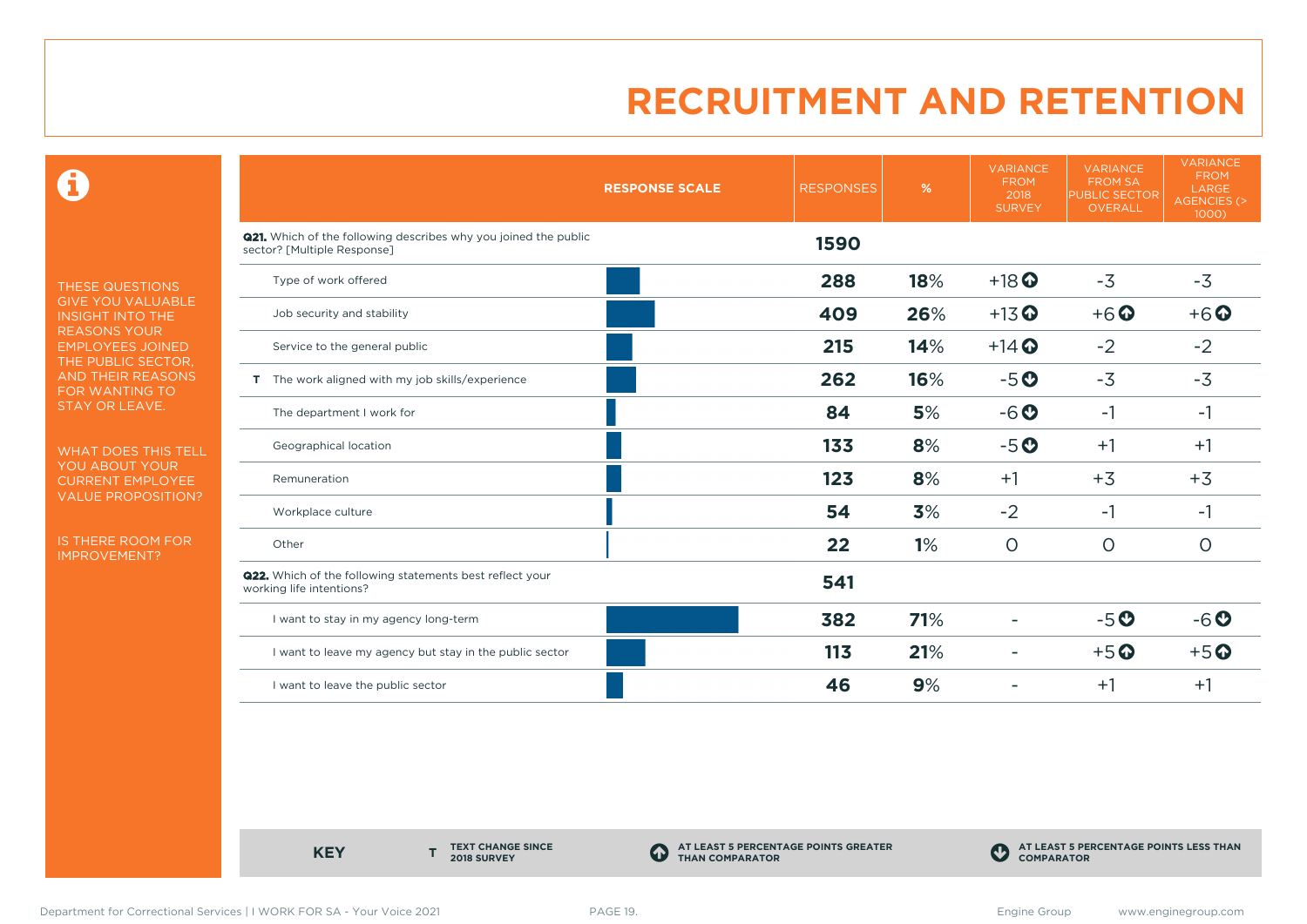$\mathbf \Theta$ 

THESE QUESTIONS GIVE YOU VALUABLE INSIGHT INTO THE REASONS YOUR EMPLOYEES JOINED THE PUBLIC SECTOR, AND THEIR REASONS FOR WANTING TO STAY OR LEAVE.

WHAT DOES THIS TELL YOU ABOUT YOUR CURRENT EMPLOYEE VALUE PROPOSITION?

IS THERE ROOM FOR IMPROVEMENT?

|                                                                                                 | <b>RESPONSE SCALE</b> | <b>RESPONSES</b> | %   | <b>VARIANCE</b><br><b>FROM</b><br>2018<br><b>SURVEY</b> | <b>VARIANCE</b><br><b>FROM SA</b><br><b>PUBLIC SECTOR</b><br><b>OVERALL</b> | <b>VARIANCE</b><br><b>FROM</b><br>LARGE<br>AGENCIES (><br>1000) |
|-------------------------------------------------------------------------------------------------|-----------------------|------------------|-----|---------------------------------------------------------|-----------------------------------------------------------------------------|-----------------------------------------------------------------|
| Q23a. Which of the following describes your reasons for<br>wanting to stay? [Multiple Response] |                       | 1716             |     |                                                         |                                                                             |                                                                 |
| Long term career progression                                                                    |                       | 118              | 7%  |                                                         | $\circ$                                                                     | $\circ$                                                         |
| Type of work offered                                                                            |                       | 197              | 11% |                                                         | $-1$                                                                        | $-1$                                                            |
| <b>Employment conditions</b>                                                                    |                       | 174              | 10% |                                                         | $\circ$                                                                     | $\circ$                                                         |
| Job security and stability                                                                      |                       | 294              | 17% |                                                         | $+4$                                                                        | $+3$                                                            |
| Service to the general public                                                                   |                       | 159              | 9%  |                                                         | $-1$                                                                        | $-1$                                                            |
| The work aligns with my job skills/experience                                                   |                       | 199              | 12% |                                                         | $-2$                                                                        | $-2$                                                            |
| The department I work for                                                                       |                       | <b>110</b>       | 6%  |                                                         | $-1$                                                                        | $\circ$                                                         |
| Geographical location                                                                           |                       | 115              | 7%  |                                                         | $+1$                                                                        | $+1$                                                            |
| Remuneration                                                                                    |                       | 102              | 6%  |                                                         | $+1$                                                                        | $+1$                                                            |
| Workplace culture                                                                               |                       | 74               | 4%  |                                                         | $-1$                                                                        | $-1$                                                            |
| Confidence in immediate manager                                                                 |                       | 92               | 5%  |                                                         | $-1$                                                                        | $-1$                                                            |
| Confidence in senior management                                                                 |                       | 54               | 3%  |                                                         | $\Omega$                                                                    | $\circ$                                                         |
| Other                                                                                           |                       | 28               | 2%  |                                                         | $+1$                                                                        | $+1$                                                            |

**KEY C** 

**AT LEAST 5 PERCENTAGE POINTS GREATER THAN COMPARATOR**



Department for Correctional Services | I WORK FOR SA - Your Voice 2021 PAGE 20. example a particular states and the states of the states of the PAGE 20.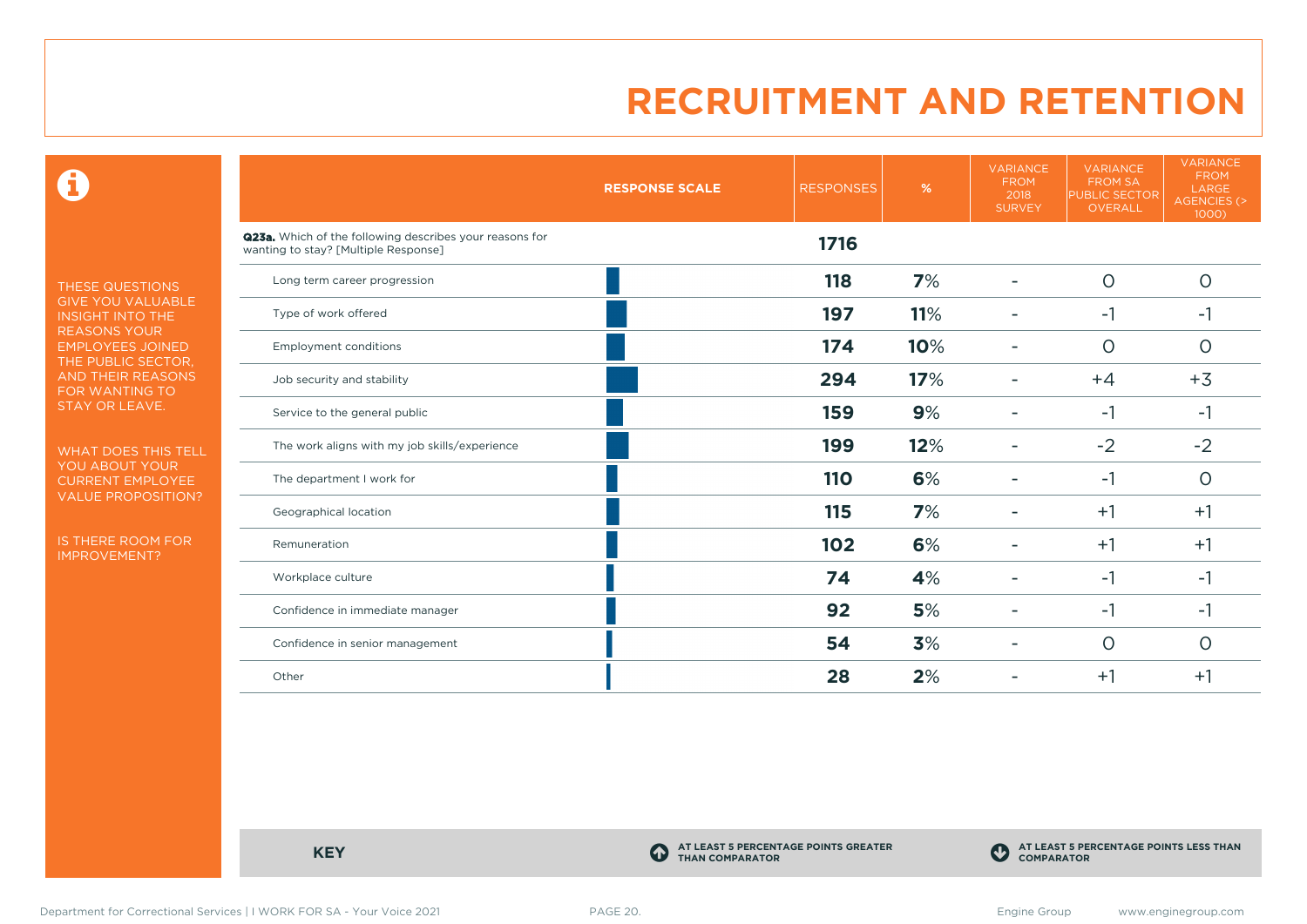$\mathbf \Theta$ 

THESE QUESTIONS GIVE YOU VALUABLE INSIGHT INTO THE REASONS YOUR EMPLOYEES JOINED THE PUBLIC SECTOR, AND THEIR REASONS FOR WANTING TO STAY OR LEAVE.

WHAT DOES THIS TELL YOU ABOUT YOUR CURRENT EMPLOYEE VALUE PROPOSITION?

IS THERE ROOM FOR IMPROVEMENT?

|                                                                                 | <b>RESPONSE SCALE</b> | <b>RESPONSES</b> | %   | <b>VARIANCE</b><br><b>FROM</b><br>2018<br><b>SURVEY</b> | <b>VARIANCE</b><br><b>FROM SA</b><br><b>PUBLIC SECTOR</b><br>OVERALL | <b>VARIANCE</b><br><b>FROM</b><br>LARGE<br>AGENCIES (><br>$1000$ ) |  |
|---------------------------------------------------------------------------------|-----------------------|------------------|-----|---------------------------------------------------------|----------------------------------------------------------------------|--------------------------------------------------------------------|--|
| <b>Q23b.</b> Which of the following best describes when you intend to<br>leave? |                       | 159              |     |                                                         |                                                                      |                                                                    |  |
| I want to leave within 12 months                                                |                       | 70               | 44% | $\overline{\phantom{a}}$                                | $+4$                                                                 | $+5$ <sup>O</sup>                                                  |  |
| I want to leave within 1-2 years                                                |                       | 37               | 23% | $\overline{\phantom{a}}$                                | $-3$                                                                 | $-3$                                                               |  |
| I want to leave within 2-5 years                                                |                       | 36               | 23% | ۰                                                       | ۰.                                                                   |                                                                    |  |
| I want to leave within 5+ years                                                 |                       | 16               | 10% | ۰                                                       |                                                                      | $\overline{\phantom{a}}$                                           |  |

**KEY C** 

**AT LEAST 5 PERCENTAGE POINTS GREATER THAN COMPARATOR**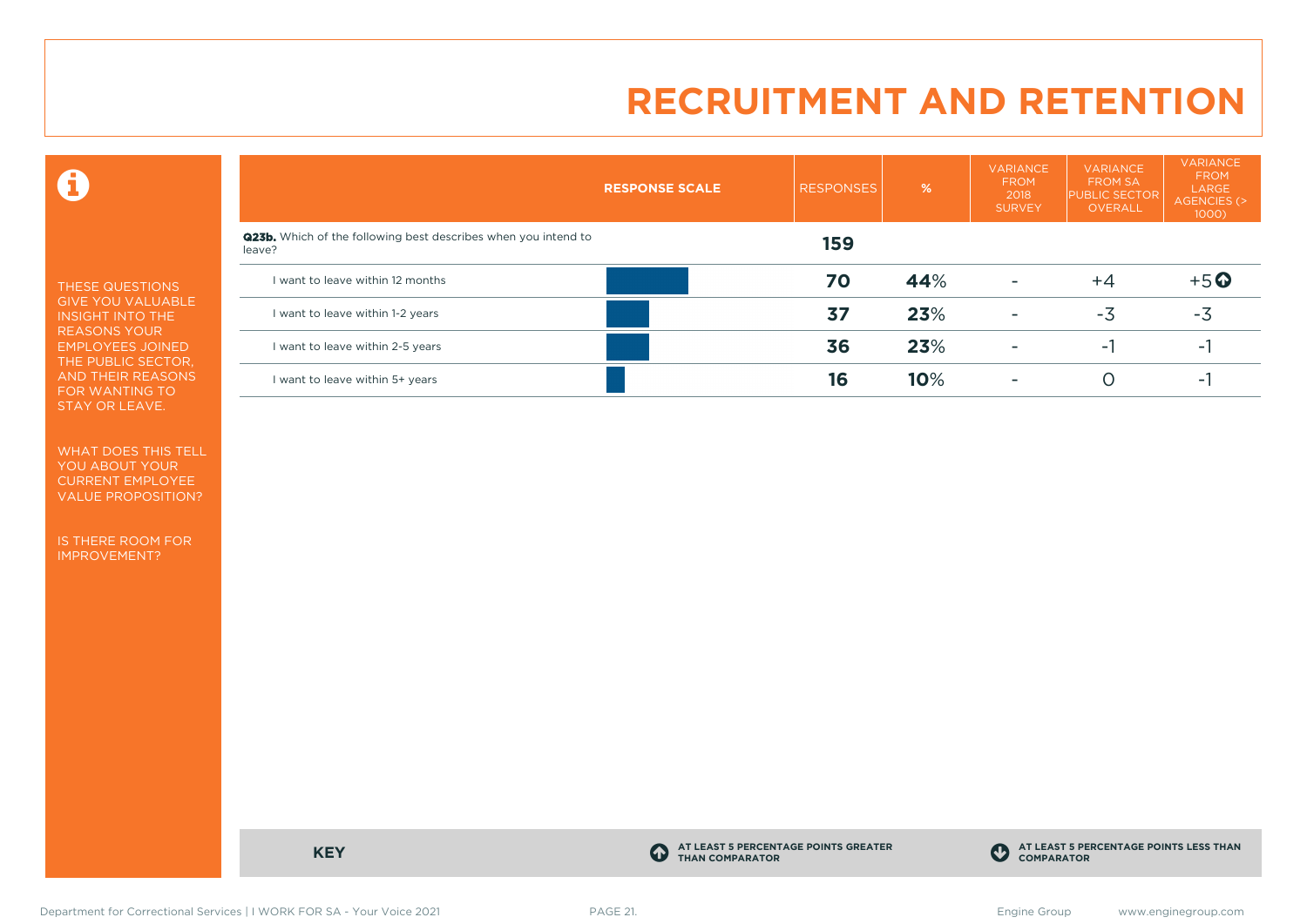0

THESE QUESTIONS GIVE YOU VALUABLE INSIGHT INTO THE REASONS YOUR EMPLOYEES JOINED THE PUBLIC SECTOR, AND THEIR REASONS FOR WANTING TO STAY OR LEAVE.

WHAT DOES THIS TELL YOU ABOUT YOUR CURRENT EMPLOYEE VALUE PROPOSITION?

IS THERE ROOM FOR IMPROVEMENT?

|                                                                                                 | <b>RESPONSE SCALE</b> | <b>RESPONSES</b> | %   | <b>VARIANCE</b><br><b>FROM</b><br>2018<br><b>SURVEY</b> | <b>VARIANCE</b><br><b>FROM SA</b><br><b>PUBLIC SECTOR</b><br>OVERALL | <b>VARIANCE</b><br><b>FROM</b><br>LARGE<br><b>AGENCIES (&gt;</b><br>1000) |
|-------------------------------------------------------------------------------------------------|-----------------------|------------------|-----|---------------------------------------------------------|----------------------------------------------------------------------|---------------------------------------------------------------------------|
| Q23c. Which of the following describe your reasons for wanting<br>to leave? [Multiple Response] |                       | 766              |     |                                                         |                                                                      |                                                                           |
| T There is a lack of future career opportunities                                                |                       | 86               | 11% | $-13$ <sup>O</sup>                                      | $\circ$                                                              | $+1$                                                                      |
| I want to try a different type of work or I am seeking a<br>career change                       |                       | 33               | 4%  | $-5o$                                                   | $-3$                                                                 | $-3$                                                                      |
| I am not fulfilled by the role I am in                                                          |                       | 72               | 9%  | $+9$ <sup><math>\odot</math></sup>                      | $\circ$                                                              | O                                                                         |
| T My expectations have not been met                                                             |                       | 54               | 7%  | $-5o$                                                   | $+2$                                                                 | $+1$                                                                      |
| I am pursuing the next phase in my life/career journey                                          |                       | 36               | 5%  | $+5$ <sup>O</sup>                                       | $-4$                                                                 | $-4$                                                                      |
| My workload is not manageable                                                                   |                       | 35               | 5%  | $+5$ <sup>O</sup>                                       | $-2$                                                                 | $-2$                                                                      |
| I am not satisfied with my employment conditions                                                |                       | 44               | 6%  | $+6$ <sup>O</sup>                                       | $\circ$                                                              | $\circ$                                                                   |
| The work does not fully utilise my skills and abilities                                         |                       | 58               | 8%  | $+8$ <sup>O</sup>                                       | $\circ$                                                              | $\circ$                                                                   |
| I do not like the workplace culture                                                             |                       | 78               | 10% | $+3$                                                    | $+1$                                                                 | $+1$                                                                      |
| There is a lack of job security                                                                 |                       | 22               | 3%  | $+3$                                                    | $\circ$                                                              | $\circ$                                                                   |
| I lack confidence in senior managers                                                            |                       | 86               | 11% | $+11$ <sup>O</sup>                                      | $+2$                                                                 | $+1$                                                                      |
| I am not satisfied with my current manager                                                      |                       | 61               | 8%  | $+8$ <sup>O</sup>                                       | $+3$                                                                 | $+2$                                                                      |
| Experiences of bullying, harassment or discrimination                                           |                       | 75               | 10% | $+10$                                                   | $+3$                                                                 | $+3$                                                                      |
| Other                                                                                           |                       | 26               | 3%  | $+3$                                                    | $\circ$                                                              | O                                                                         |

**KEY** 

**TEXT CHANGE SINCE 2018 SURVEY**

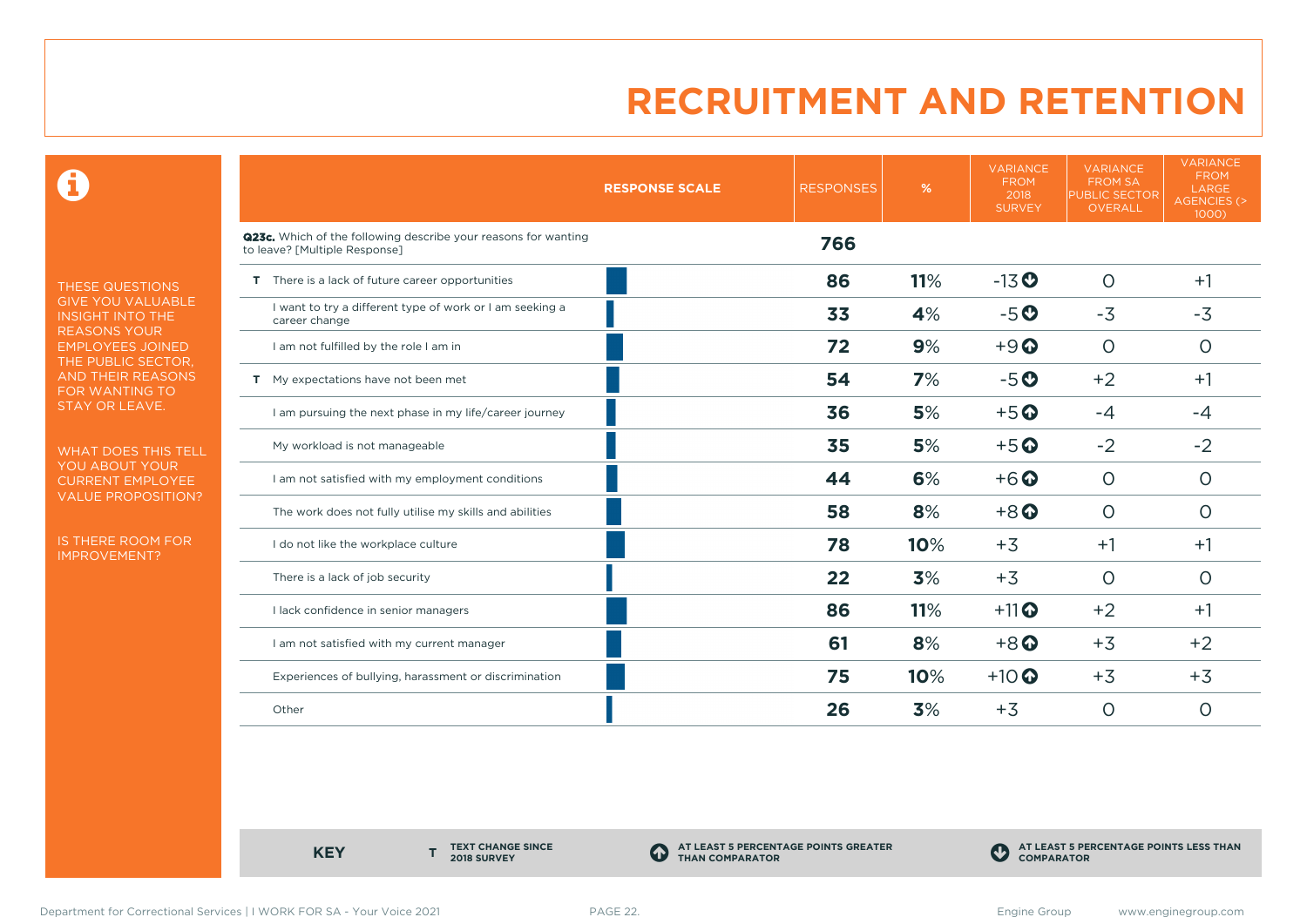$\mathbf \Theta$ 

THESE RESULTS GIVE YOU INSIGHT INTO THE EXTENT TO WHICH BULLYING AND HARASSMENT HAVE BEEN EXPERIENCED OR OBSERVED IN YOUR AGENCY / TEAM.

WHAT ACTION DO YOU NEED TO TAKE IN RESPONSE TO THESE RESULTS?

|                                                                                                                                                 | <b>RESPONSE SCALE</b> | <b>RESPONSES</b> | %   | <b>VARIANCE</b><br><b>FROM</b><br>2018<br><b>SURVEY</b> | <b>VARIANCE</b><br><b>FROM SA</b><br><b>PUBLIC SECTOR</b><br><b>OVERALL</b> | <b>VARIANCE</b><br><b>FROM</b><br><b>LARGE</b><br>AGENCIES (><br>1000) |
|-------------------------------------------------------------------------------------------------------------------------------------------------|-----------------------|------------------|-----|---------------------------------------------------------|-----------------------------------------------------------------------------|------------------------------------------------------------------------|
| <b>Q24.</b> During the last 12 months, have you witnessed harassment<br>(including sexual harassment) or bullying in your current<br>workplace? |                       | 543              |     |                                                         |                                                                             |                                                                        |
| Yes                                                                                                                                             |                       | 249              | 46% | $-4$                                                    | $+17$ <sup>O</sup>                                                          | $+16$ <sup>O</sup>                                                     |
| <b>No</b>                                                                                                                                       |                       | 243              | 45% | $+6$ <sup>O</sup>                                       | $-17$                                                                       | $-16o$                                                                 |
| Not sure                                                                                                                                        |                       | 51               | 9%  | $-2$                                                    | $\circ$                                                                     | $+1$                                                                   |
| <b>Q24a.</b> What did you do in response to the bullying and<br>harassment you witnessed? [Multiple Response]                                   |                       | 579              |     |                                                         |                                                                             |                                                                        |
| Submitted a report through the agency's formal WHS<br>system                                                                                    |                       | 17               | 3%  | ۰                                                       | $-1$                                                                        | $-1$                                                                   |
| Approached the person and asked them to stop                                                                                                    |                       | 75               | 13% | ۰                                                       | $+2$                                                                        | $+2$                                                                   |
| Approached the victim and offered support                                                                                                       |                       | 126              | 22% | ÷                                                       | $-1$                                                                        | $-1$                                                                   |
| Took leave                                                                                                                                      |                       | 41               | 7%  | ÷                                                       | $+2$                                                                        | $+2$                                                                   |
| Left the role/team/agency                                                                                                                       |                       | $\boldsymbol{9}$ | 2%  | ۰                                                       | $-1$                                                                        | $-1$                                                                   |
| Sought support from a colleague                                                                                                                 |                       | 73               | 13% |                                                         | $-2$                                                                        | $-2$                                                                   |
| Sought support from a manager                                                                                                                   |                       | 78               | 13% | ۰                                                       | $-3$                                                                        | $-3$                                                                   |
| Accessed counselling through the agency's Employee<br>Assistance Program                                                                        |                       | 42               | 7%  | ÷                                                       | $+3$                                                                        | $+3$                                                                   |
| Accessed professional help                                                                                                                      |                       | 24               | 4%  | ۰                                                       | $\circ$                                                                     | $\circ$                                                                |
| Lodged a grievance or complaint                                                                                                                 |                       | 32               | 6%  | ۳                                                       | $+1$                                                                        | $+1$                                                                   |
| Nothing                                                                                                                                         |                       | 37               | 6%  | $\sim$                                                  | $\circ$                                                                     | $+1$                                                                   |
| Other                                                                                                                                           |                       | 25               | 4%  | ۰                                                       | $\circ$                                                                     | $\circ$                                                                |

**KEY C** 

**AT LEAST 5 PERCENTAGE POINTS GREATER THAN COMPARATOR**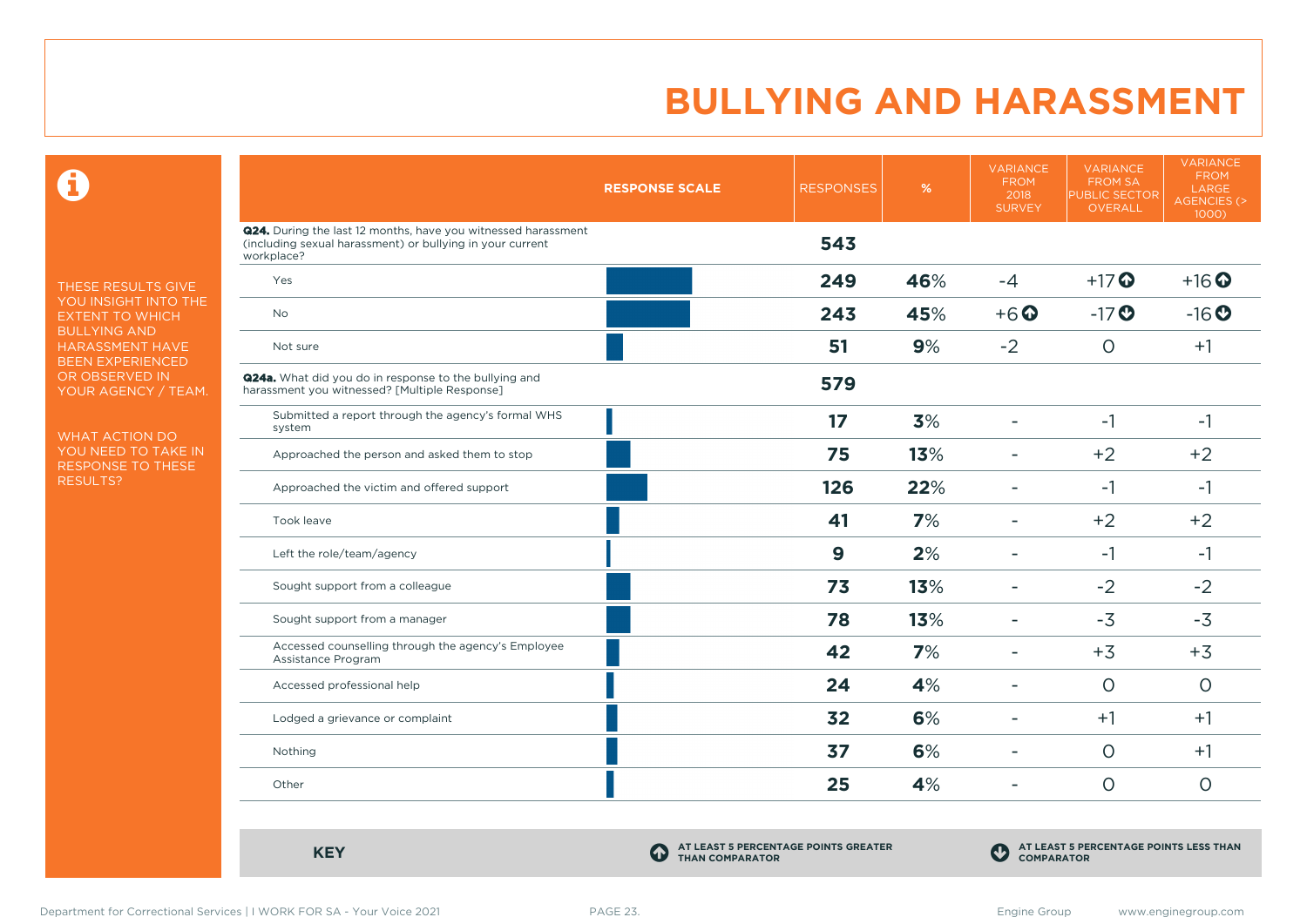$\mathbf \Theta$ 

THESE RESULTS GIVE YOU INSIGHT INTO THE EXTENT TO WHICH BULLYING AND HARASSMENT HAVE BEEN EXPERIENCED OR OBSERVED IN YOUR AGENCY / TEAM.

WHAT ACTION DO YOU NEED TO TAKE IN RESPONSE TO THESE RESULTS?

|                                                                                                                                                         | <b>RESPONSE SCALE</b> | <b>RESPONSES</b> | %   | <b>VARIANCE</b><br><b>FROM</b><br>2018<br><b>SURVEY</b> | <b>VARIANCE</b><br><b>FROM SA</b><br><b>PUBLIC SECTOR</b><br><b>OVERALL</b> | <b>VARIANCE</b><br><b>FROM</b><br>LARGE<br><b>AGENCIES (&gt;</b><br>1000) |
|---------------------------------------------------------------------------------------------------------------------------------------------------------|-----------------------|------------------|-----|---------------------------------------------------------|-----------------------------------------------------------------------------|---------------------------------------------------------------------------|
| <b>Q25.</b> During the last 12 months, have you been subjected to<br>harassment (including sexual harassment) or bullying in your<br>current workplace? |                       | 544              |     |                                                         |                                                                             |                                                                           |
| Yes                                                                                                                                                     |                       | 170              | 31% | $+4$                                                    | $+14$ $\odot$                                                               | $+13$ <sup>O</sup>                                                        |
| <b>No</b>                                                                                                                                               |                       | 339              | 62% | $-3$                                                    | $-14$ <b>O</b>                                                              | $-13$ <sup>O</sup>                                                        |
| Not sure                                                                                                                                                |                       | 35               | 6%  | $-1$                                                    | $\circ$                                                                     | $\circ$                                                                   |
| <b>Q25a.</b> What type of harassment or bullying did you experience?<br>[Multiple Response]                                                             |                       | 404              |     |                                                         |                                                                             |                                                                           |
| Physical behaviour (e.g. assault, aggressive body<br>language)                                                                                          |                       | 45               | 11% | $+7$ $\odot$                                            | $+3$                                                                        | $+3$                                                                      |
| Sexual harassment                                                                                                                                       |                       | 20               | 5%  | $-1$                                                    | $+2$                                                                        | $+2$                                                                      |
| Cyberbullying (e.g. harassment via IT or the spreading of<br>gossip/materials intended to defame or humiliate)                                          |                       | 27               | 7%  | $+3$                                                    | $+3$                                                                        | $+3$                                                                      |
| Verbal abuse (e.g. offensive language, derogatory<br>remarks, threats, shouting or screaming)                                                           |                       | 103              | 25% | $-1$                                                    | $-3$                                                                        | $-3$                                                                      |
| 'Initiations' or pranks                                                                                                                                 |                       | 18               | 4%  | $\circ$                                                 | $+3$                                                                        | $+3$                                                                      |
| Interference with your personal property or work<br>equipment                                                                                           |                       | 31               | 8%  | $-1$                                                    | $+4$                                                                        | $+4$                                                                      |
| Interference with work tasks (i.e. withholding needed<br>information, undermining or sabotage)                                                          |                       | 78               | 19% | -4                                                      | $-5o$                                                                       | -4                                                                        |
| Inappropriate and unfair application of work policies or<br>rules (e.g. perf mgmt, access to leave, access to L&D)                                      |                       | 58               | 14% | $-1$                                                    | $-4$                                                                        | -4                                                                        |
| Other                                                                                                                                                   |                       | 24               | 6%  | $-3$                                                    | -4                                                                          | $-3$                                                                      |

**KEY** 

**TEXT CHANGE SINCE 2018 SURVEY**

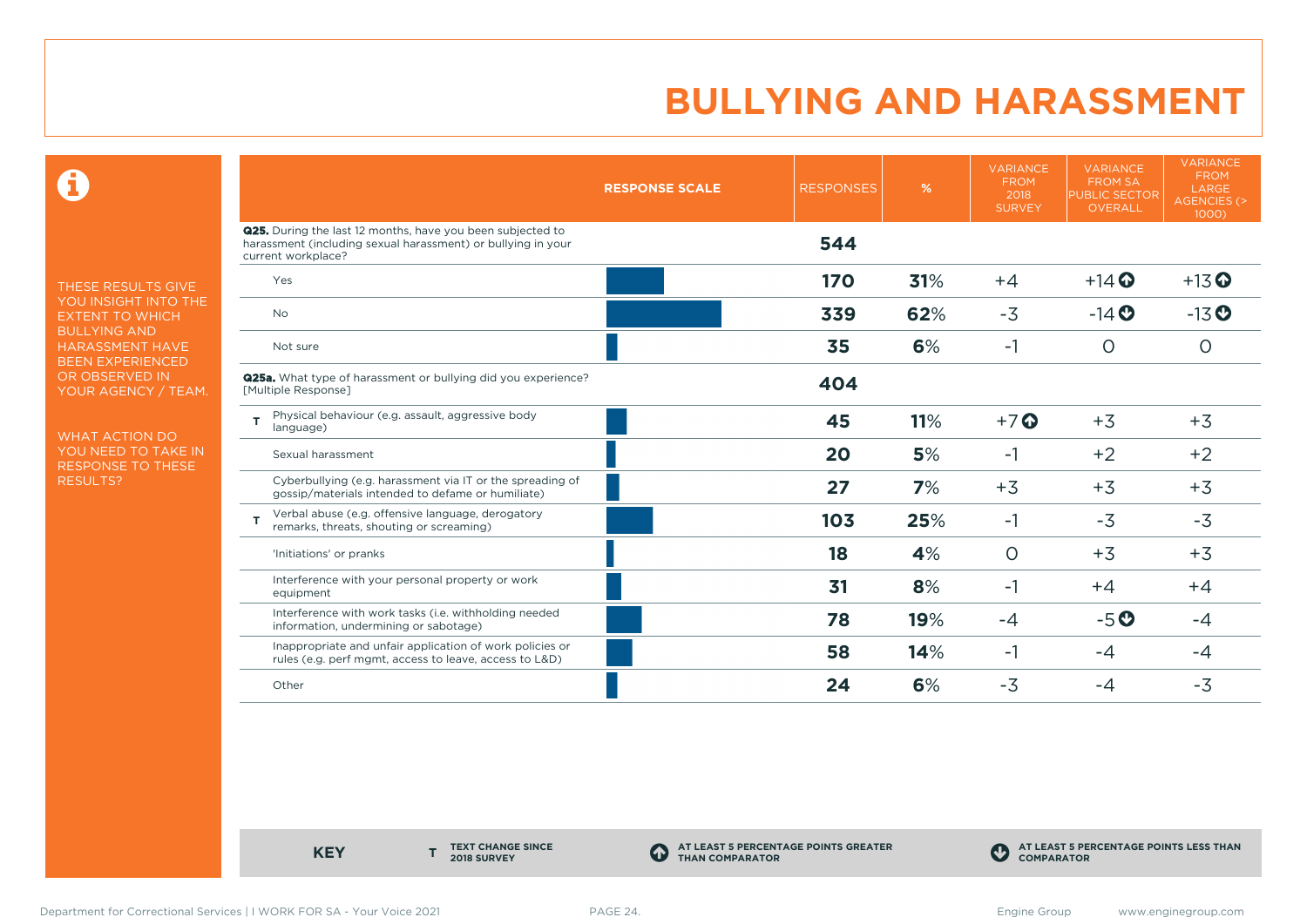$\mathbf \Theta$ 

THESE RESULTS GIVE YOU INSIGHT INTO THE EXTENT TO WHICH BULLYING AND HARASSMENT HAVE BEEN EXPERIENCED OR OBSERVED IN YOUR AGENCY / TEAM.

WHAT ACTION DO YOU NEED TO TAKE IN RESPONSE TO THESE RESULTS?

|                                                                                  | <b>RESPONSE SCALE</b> | <b>RESPONSES</b> | %   | <b>VARIANCE</b><br><b>FROM</b><br>2018<br><b>SURVEY</b> | <b>VARIANCE</b><br><b>FROM SA</b><br><b>PUBLIC SECTOR</b><br><b>OVERALL</b> | <b>VARIANCE</b><br><b>FROM</b><br>LARGE<br><b>AGENCIES (&gt;</b><br>1000) |
|----------------------------------------------------------------------------------|-----------------------|------------------|-----|---------------------------------------------------------|-----------------------------------------------------------------------------|---------------------------------------------------------------------------|
| Q25b. Who was responsible for the harassment or bullying?<br>[Multiple Response] |                       | 319              |     |                                                         |                                                                             |                                                                           |
| Someone more junior than you                                                     |                       | 23               | 7%  | $-7o$                                                   | $\circ$                                                                     | $\Omega$                                                                  |
| Client, customer or stakeholder                                                  |                       | 6                | 2%  | $-9o$                                                   | $-4$                                                                        | -4                                                                        |
| T Co-worker                                                                      |                       | 93               | 29% | $+12$ <sup>O</sup>                                      | $+3$                                                                        | $+2$                                                                      |
| A group of co-workers                                                            |                       | 48               | 15% | $-24$ <sup>O</sup>                                      | $+7$ $\odot$                                                                | $+7$ $\odot$                                                              |
| Contractor                                                                       |                       |                  | 0%  | $\circ$                                                 | $\circ$                                                                     | 0                                                                         |
| Consultant/service provider                                                      |                       | $\mathbf 0$      | 0%  | $-10$                                                   | $-1$                                                                        | $-1$                                                                      |
| Representative of another South Australian Public Sector<br>agency               |                       |                  | 0%  | $-3$                                                    | $\circ$                                                                     | $\circ$                                                                   |
| Your current manager                                                             |                       | 42               | 13% | $+12$ <sup>O</sup>                                      | $-4$                                                                        | $-3$                                                                      |
| A previous manager                                                               |                       | 31               | 10% | $+9$ <sup><math>\odot</math></sup>                      | $\circ$                                                                     | $\circ$                                                                   |
| Someone more senior than you (other than your<br>manager)                        |                       | 70               | 22% | $+20$                                                   | $\circ$                                                                     | $\Omega$                                                                  |
| Minister or ministerial adviser                                                  |                       | 2                | 1%  | $\circ$                                                 | $\circ$                                                                     | O                                                                         |
| Unknown                                                                          |                       | 2                | 1%  | $+1$                                                    | $\circ$                                                                     | O                                                                         |

**KEY** 

**TEXT CHANGE SINCE 2018 SURVEY**

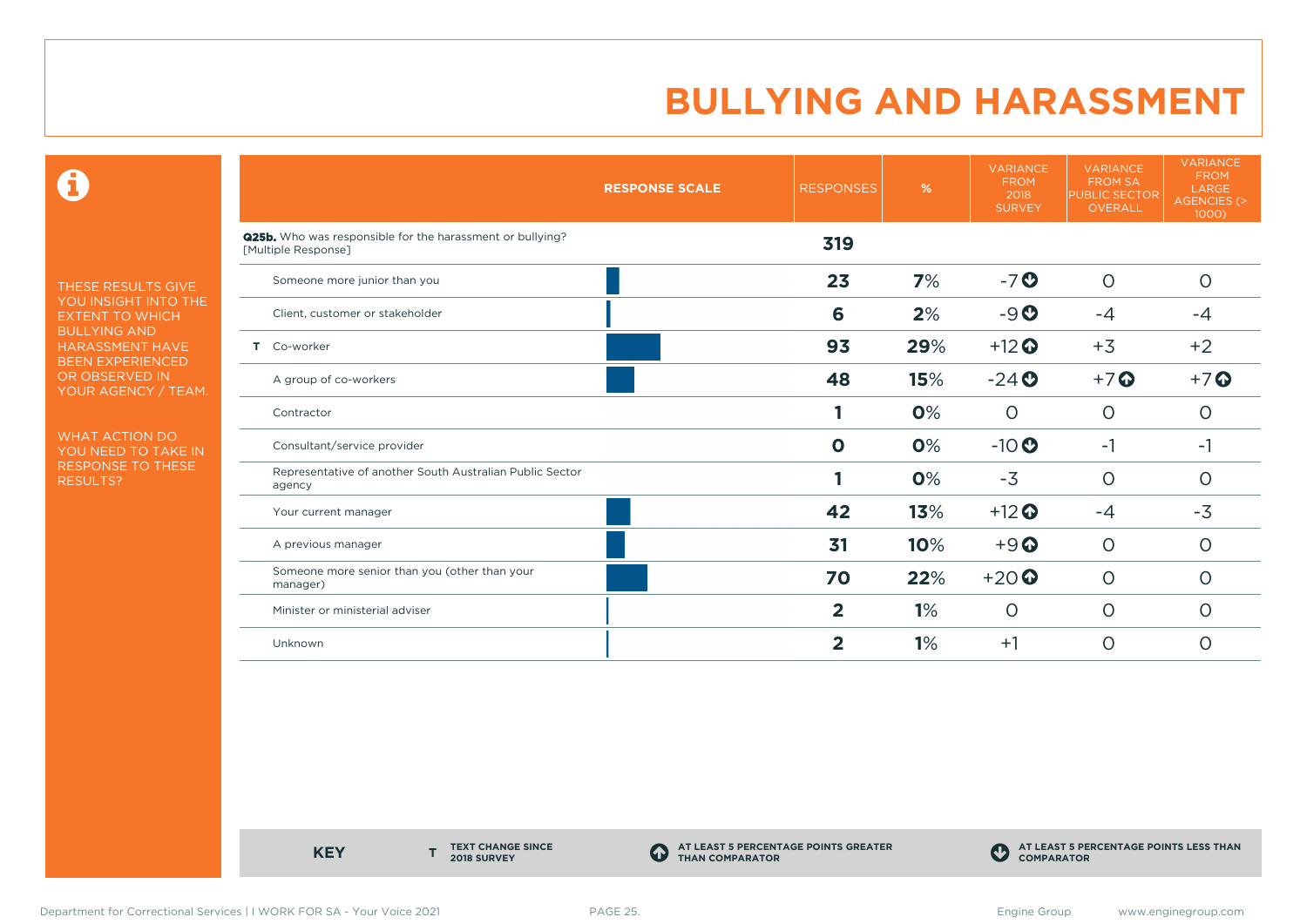$\mathbf \Theta$ 

THESE RESULTS GIVE YOU INSIGHT INTO THE EXTENT TO WHICH BULLYING AND HARASSMENT HAVE BEEN EXPERIENCED OR OBSERVED IN YOUR AGENCY / TEAM.

WHAT ACTION DO YOU NEED TO TAKE IN RESPONSE TO THESE RESULTS?

|                                                                                                          | <b>RESPONSE SCALE</b> | <b>RESPONSES</b> | %   | <b>VARIANCE</b><br><b>FROM</b><br>2018<br><b>SURVEY</b> | <b>VARIANCE</b><br><b>FROM SA</b><br><b>PUBLIC SECTOR</b><br>OVERALL | <b>VARIANCE</b><br><b>FROM</b><br>LARGE<br><b>AGENCIES (&gt;</b><br>1000) |
|----------------------------------------------------------------------------------------------------------|-----------------------|------------------|-----|---------------------------------------------------------|----------------------------------------------------------------------|---------------------------------------------------------------------------|
| Q25c. What did you do in response to the bullying and<br>harassment you experienced? [Multiple Response] |                       | 402              |     |                                                         |                                                                      |                                                                           |
| Lodged an internal grievance or complaint                                                                |                       | 33               | 8%  |                                                         | $\circ$                                                              | $\circ$                                                                   |
| Lodged an external complaint (e.g. with the Equal<br>Opportunity Commission, SafeWork SA or the ICAC)    |                       | 8                | 2%  |                                                         | $+1$                                                                 | $+1$                                                                      |
| Took leave                                                                                               |                       | 44               | 11% |                                                         | $+1$                                                                 | $+1$                                                                      |
| Submitted a workers compensation claim                                                                   |                       | 6                | 1%  |                                                         | $+1$                                                                 | O                                                                         |
| Left the role/team/agency                                                                                |                       | 14               | 3%  |                                                         | $\circ$                                                              | O                                                                         |
| Accessed counselling through the agency's Employee<br>Assistance Program (EAP)                           |                       | 42               | 10% |                                                         | $+4$                                                                 | $+4$                                                                      |
| Accessed professional help (other than EAP)                                                              |                       | 27               | 7%  |                                                         | $-1$                                                                 | $\circ$                                                                   |
| Sought support from my manager                                                                           |                       | 56               | 14% |                                                         | $-3$                                                                 | $-3$                                                                      |
| Sought support from a colleague                                                                          |                       | 63               | 16% |                                                         | $-6o$                                                                | $-6o$                                                                     |
| Approached the person and asked them to stop                                                             |                       | 43               | 11% |                                                         | $+1$                                                                 | $+1$                                                                      |
| Nothing                                                                                                  |                       | 30               | 7%  |                                                         | -1                                                                   | -1                                                                        |
| Other                                                                                                    |                       | 36               | 9%  |                                                         | $+2$                                                                 | $+3$                                                                      |

**KEY C** 

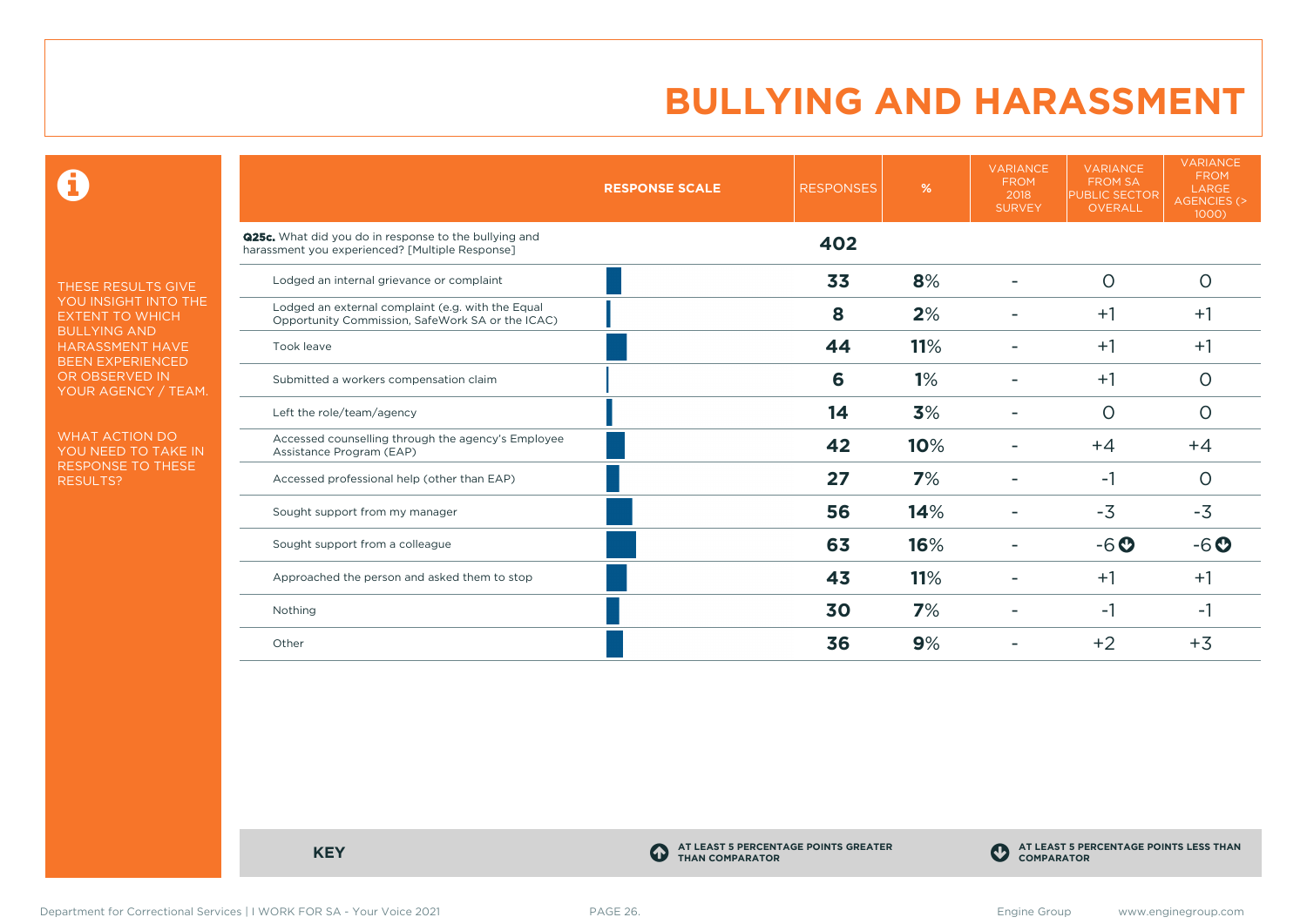$\mathbf \Theta$ 

THESE RESULTS GIVE YOU INSIGHT INTO THE EXTENT TO WHICH BULLYING AND HARASSMENT HAVE BEEN EXPERIENCED OR OBSERVED IN YOUR AGENCY / TEAM.

WHAT ACTION DO YOU NEED TO TAKE IN RESPONSE TO THESE RESULTS?

|                                                                | <b>RESPONSE SCALE</b> | <b>RESPONSES</b> | %   | <b>VARIANCE</b><br><b>FROM</b><br>2018<br><b>SURVEY</b> | <b>VARIANCE</b><br><b>FROM SA</b><br><b>PUBLIC SECTOR</b><br>OVERALL | <b>VARIANCE</b><br><b>FROM</b><br>LARGE<br>AGENCIES (><br>$1000$ ) |
|----------------------------------------------------------------|-----------------------|------------------|-----|---------------------------------------------------------|----------------------------------------------------------------------|--------------------------------------------------------------------|
| <b>Q25d.</b> Was your complaint resolved to your satisfaction? |                       | 33               |     |                                                         |                                                                      |                                                                    |
| Yes                                                            |                       | 4                | 12% | $+8$ <sup>O</sup>                                       | $-3$                                                                 | $-3$                                                               |
| <b>No</b>                                                      |                       | 19               | 58% | $-31$ <sup>O</sup>                                      | $+3$                                                                 | $+2$                                                               |
| Unsure                                                         |                       | 2                | 6%  | $+6$ <sup>O</sup>                                       | $-7o$                                                                | $-7o$                                                              |
| The complaint is still being processed                         |                       | 8                | 24% | $+17$ $\odot$                                           | $+7$ $\odot$                                                         | $+7$ $\odot$                                                       |

**KEY C** 

**AT LEAST 5 PERCENTAGE POINTS GREATER THAN COMPARATOR**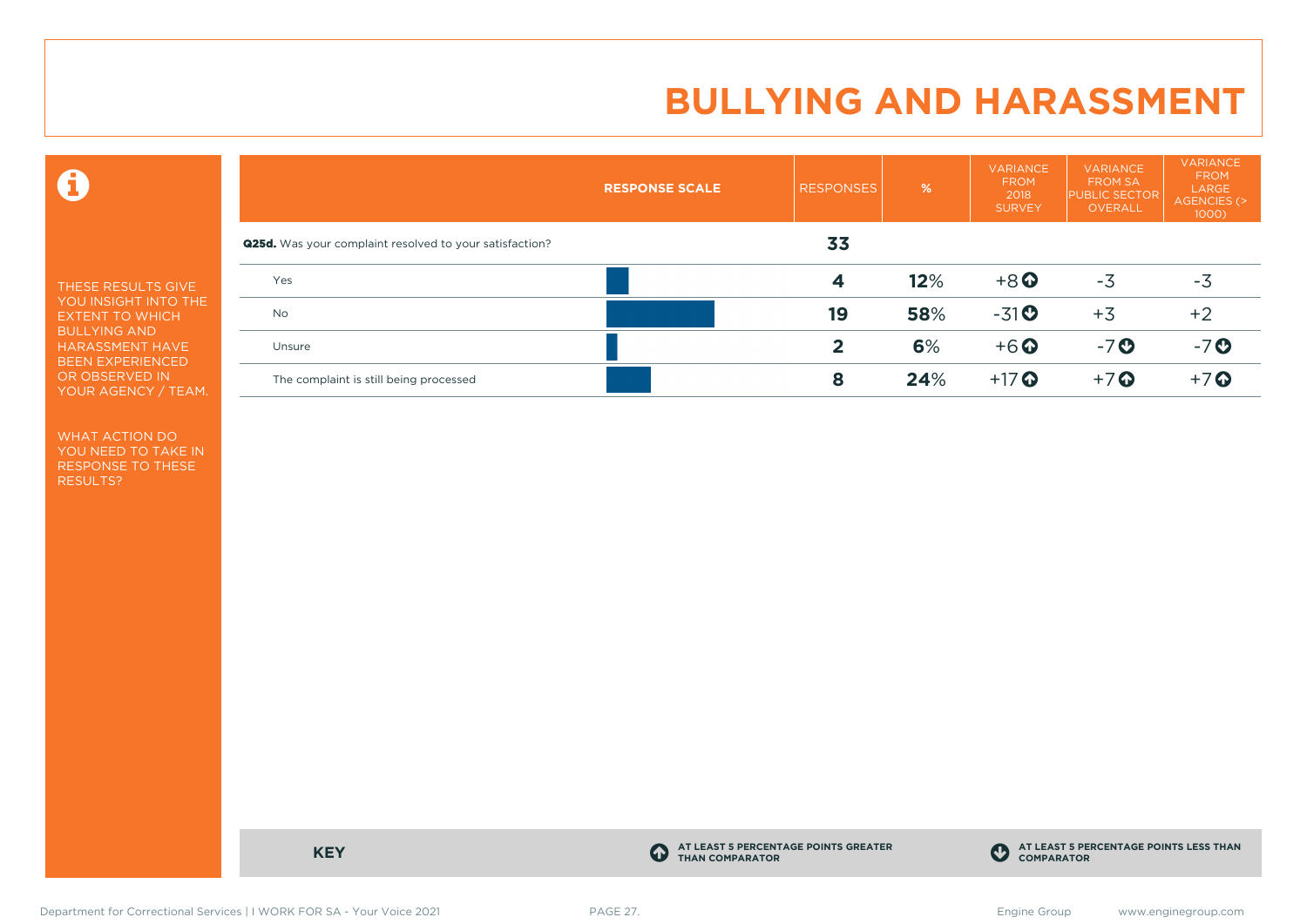$\mathbf \Theta$ 

THESE RESULTS GIVE YOU INSIGHT INTO THE EXTENT TO WHICH BULLYING AND HARASSMENT HAVE BEEN EXPERIENCED OR OBSERVED IN YOUR AGENCY / TEAM.

WHAT ACTION DO YOU NEED TO TAKE IN RESPONSE TO THESE RESULTS?

|                                                               | <b>RESPONSE SCALE</b> | <b>RESPONSES</b> | %   | <b>VARIANCE</b><br><b>FROM</b><br>2018<br><b>SURVEY</b> | <b>VARIANCE</b><br><b>FROM SA</b><br>PUBLIC SECTOR<br><b>OVERALL</b> | <b>VARIANCE</b><br><b>FROM</b><br>LARGE<br><b>AGENCIES (&gt;</b><br>1000) |
|---------------------------------------------------------------|-----------------------|------------------|-----|---------------------------------------------------------|----------------------------------------------------------------------|---------------------------------------------------------------------------|
| <b>Q25e.</b> Why did you not lodge one? [Multiple Response]   |                       | 409              |     |                                                         |                                                                      |                                                                           |
| The matter was resolved informally                            |                       | 22               | 5%  |                                                         | $+1$                                                                 | $+1$                                                                      |
| It could affect my career                                     |                       | 55               | 13% |                                                         | $-1$                                                                 | -1                                                                        |
| It could affect my working relationships                      |                       | 72               | 18% |                                                         | $\Omega$                                                             | $-1$                                                                      |
| Managers accepted the behaviour                               |                       | 44               | 11% |                                                         | $+1$                                                                 | $+1$                                                                      |
| I did not trust that action would be taken                    |                       | 99               | 24% |                                                         | $+3$                                                                 | $+3$                                                                      |
| I didn't think anyone would believe me                        |                       | 17               | 4%  |                                                         | $\circ$                                                              | $\circ$                                                                   |
| I did not have enough evidence                                |                       | 18               | 4%  |                                                         | $-1$                                                                 | -1                                                                        |
| I did not think the harassment/bullying was serious<br>enough |                       | 21               | 5%  |                                                         | -1                                                                   | -1                                                                        |
| I did not know how to report it                               |                       | 15               | 4%  |                                                         | $\Omega$                                                             | $\Omega$                                                                  |
| I thought the reporting process was too difficult             |                       | 13               | 3%  |                                                         | -1                                                                   | -1                                                                        |
| I thought that action would be too slow                       |                       | 15               | 4%  |                                                         | $+1$                                                                 | $+1$                                                                      |
| Other                                                         |                       | 18               | 4%  |                                                         | $-2$                                                                 | $-2$                                                                      |

**KEY C** 

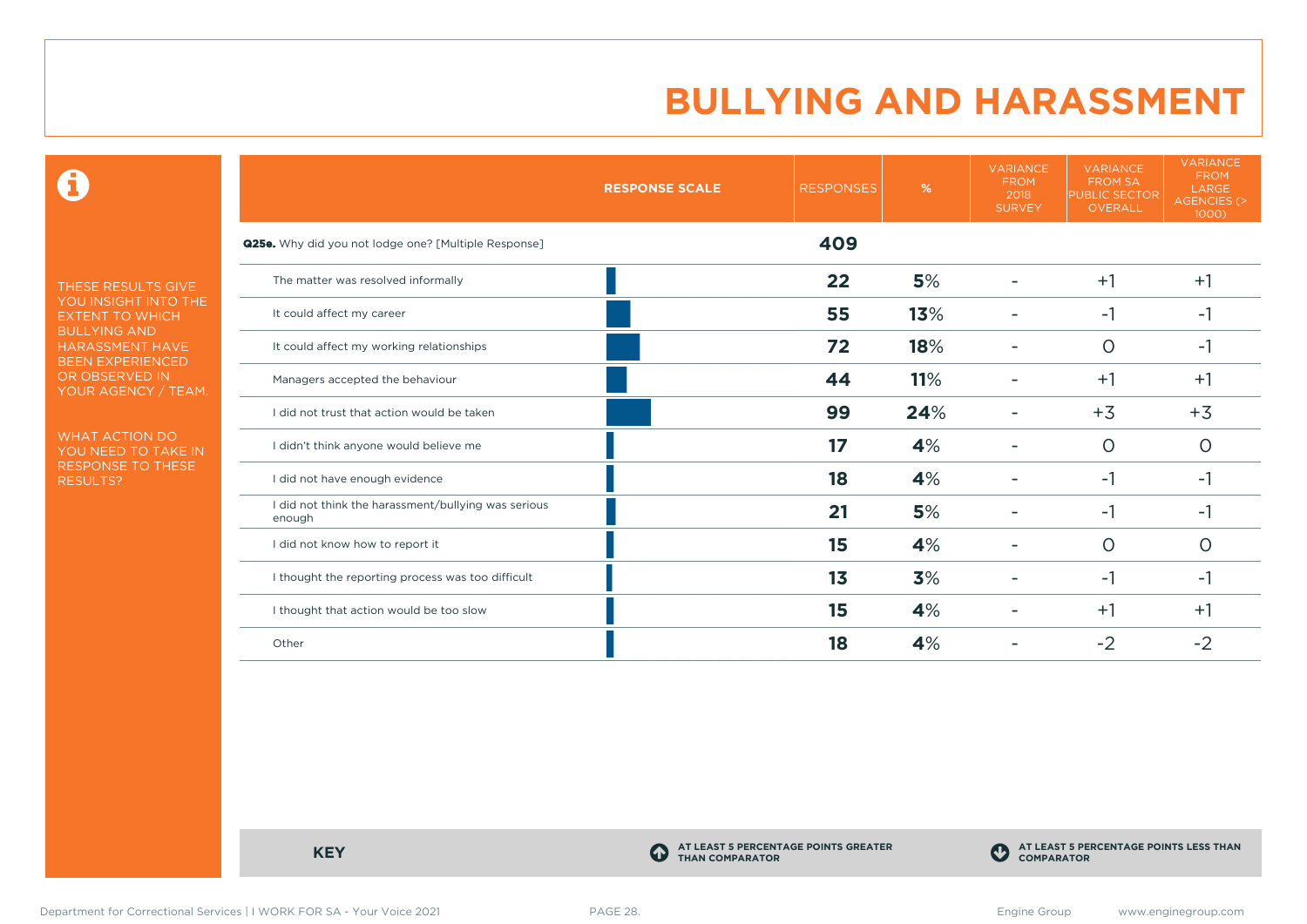# **DISCRIMINATION**

 $\mathbf \Theta$ 

THESE RESULTS GIVE YOU INSIGHT INTO EXPERIENCES OF DISCRIMINATION IN THIS AGENCY / TEAM

WHAT ACTION DO YOU NEED TO TAKE IN RESPONSE TO THESE RESULTS?

|                                                                                                                      | <b>RESPONSE SCALE</b> | <b>RESPONSES</b> | $\frac{9}{6}$ | <b>VARIANCE</b><br><b>FROM</b><br>2018<br><b>SURVEY</b> | <b>VARIANCE</b><br><b>FROM SA</b><br><b>PUBLIC SECTOR</b><br>OVERALL | <b>VARIANCE</b><br><b>FROM</b><br>LARGE<br><b>AGENCIES (&gt;</b><br>$1000$ ) |  |
|----------------------------------------------------------------------------------------------------------------------|-----------------------|------------------|---------------|---------------------------------------------------------|----------------------------------------------------------------------|------------------------------------------------------------------------------|--|
| Q26. During the last 12 months, in your current agency, have you<br>personally experienced workplace discrimination? |                       | 542              |               |                                                         |                                                                      |                                                                              |  |
| <b>No</b>                                                                                                            |                       | 365              | 67%           | $\overline{\phantom{0}}$                                | $-14$ <b>O</b>                                                       | $-14$ <b>O</b>                                                               |  |
| Yes, from people in my agency                                                                                        |                       | 121              | 22%           | $\overline{\phantom{a}}$                                | $+13$ <sup>O</sup>                                                   | $+13$ <sup>O</sup>                                                           |  |
| Yes, from people outside my agency                                                                                   |                       | 2                | 0%            | $\overline{\phantom{a}}$                                | - 1                                                                  | ۰.                                                                           |  |
| Don't know                                                                                                           |                       | 54               | 10%           | $\overline{\phantom{a}}$                                | $+2$                                                                 | $+2$                                                                         |  |

**KEY C** 

**AT LEAST 5 PERCENTAGE POINTS GREATER THAN COMPARATOR**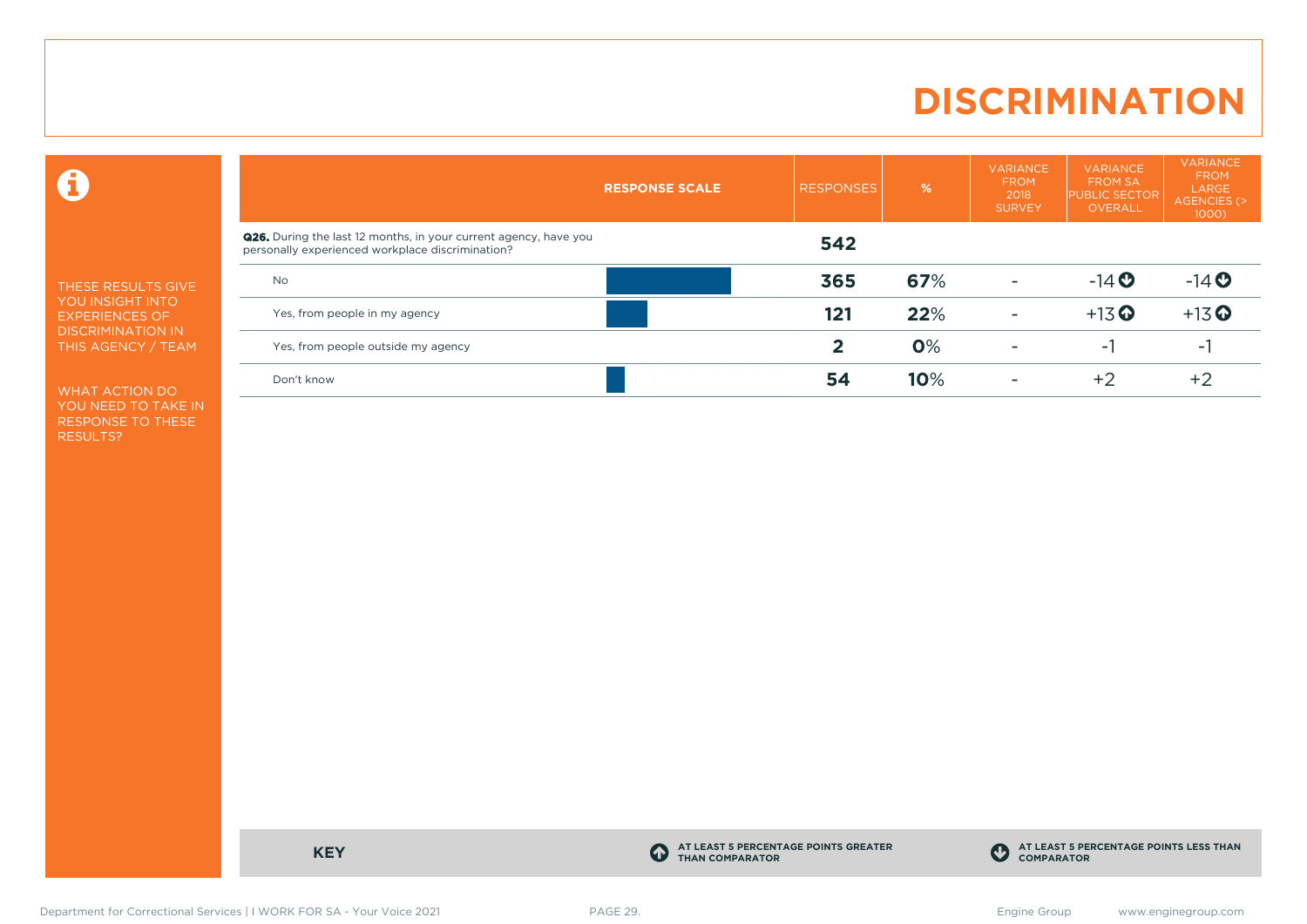### **DISCRIMINATION**

 $\mathbf \Theta$ 

THESE RESULTS GIVE YOU INSIGHT INTO EXPERIENCES OF DISCRIMINATION IN THIS AGENCY / TEAM

WHAT ACTION DO YOU NEED TO TAKE IN RESPONSE TO THESE RESULTS?

|                                                                                   | <b>RESPONSE SCALE</b> | <b>RESPONSES</b> | %   | <b>VARIANCE</b><br><b>FROM</b><br>2018<br><b>SURVEY</b> | <b>VARIANCE</b><br><b>FROM SA</b><br>PUBLIC SECTOR<br><b>OVERALL</b> | <b>VARIANCE</b><br><b>FROM</b><br>LARGE<br><b>AGENCIES (&gt;</b><br>1000) |
|-----------------------------------------------------------------------------------|-----------------------|------------------|-----|---------------------------------------------------------|----------------------------------------------------------------------|---------------------------------------------------------------------------|
| Q26a. What was the type of discrimination you experienced?<br>[Multiple Response] |                       | 195              |     |                                                         |                                                                      |                                                                           |
| Age                                                                               |                       | 24               | 12% | $\overline{\phantom{a}}$                                | $-3$                                                                 | $-3$                                                                      |
| Breastfeeding                                                                     |                       | $\mathbf 0$      | 0%  | $\overline{\phantom{a}}$                                | $\circ$                                                              | $\circ$                                                                   |
| Caring responsibilities                                                           |                       | 7                | 4%  | $\overline{\phantom{a}}$                                | $-2$                                                                 | $-2$                                                                      |
| Disability/impairment                                                             |                       | $\boldsymbol{9}$ | 5%  | ٠                                                       | $+1$                                                                 | $+1$                                                                      |
| Gender identity/gender history                                                    |                       | 14               | 7%  | ٠                                                       | $+2$                                                                 | $+2$                                                                      |
| Marital status                                                                    |                       | $\overline{2}$   | 1%  | $\blacksquare$                                          | $-1$                                                                 | $-1$                                                                      |
| Part-time work status                                                             |                       | 7                | 4%  | $\overline{\phantom{a}}$                                | $-5o$                                                                | $-5o$                                                                     |
| Political conviction including trade union activity                               |                       | $\boldsymbol{9}$ | 5%  | $\blacksquare$                                          | $+2$                                                                 | $+2$                                                                      |
| Pregnancy including maternity/paternity leave status                              |                       |                  | 1%  | $\overline{\phantom{a}}$                                | $-1$                                                                 | $-1$                                                                      |
| Race/cultural background                                                          |                       | 23               | 12% | $\overline{\phantom{a}}$                                | $-2$                                                                 | $-3$                                                                      |
| Religious conviction                                                              |                       | 4                | 2%  | $\overline{\phantom{a}}$                                | $+1$                                                                 | $+1$                                                                      |
| Sex                                                                               |                       | 22               | 11% | $\overline{\phantom{0}}$                                | $+3$                                                                 | $+4$                                                                      |
| Sexual orientation                                                                |                       | $\overline{z}$   | 4%  | $\overline{\phantom{a}}$                                | $+2$                                                                 | $+2$                                                                      |
| Work from home/remote status                                                      |                       | $\boldsymbol{9}$ | 5%  | $\overline{\phantom{0}}$                                | $-2$                                                                 | $-1$                                                                      |
| Physical health/mental health challenges (not defined as a<br>disability)         |                       | 22               | 11% | ۰                                                       | $+2$                                                                 | $+2$                                                                      |
| Other                                                                             |                       | 35               | 18% | $\overline{\phantom{a}}$                                | $+3$                                                                 | $+3$                                                                      |

**KEY C** 

**AT LEAST 5 PERCENTAGE POINTS GREATER THAN COMPARATOR**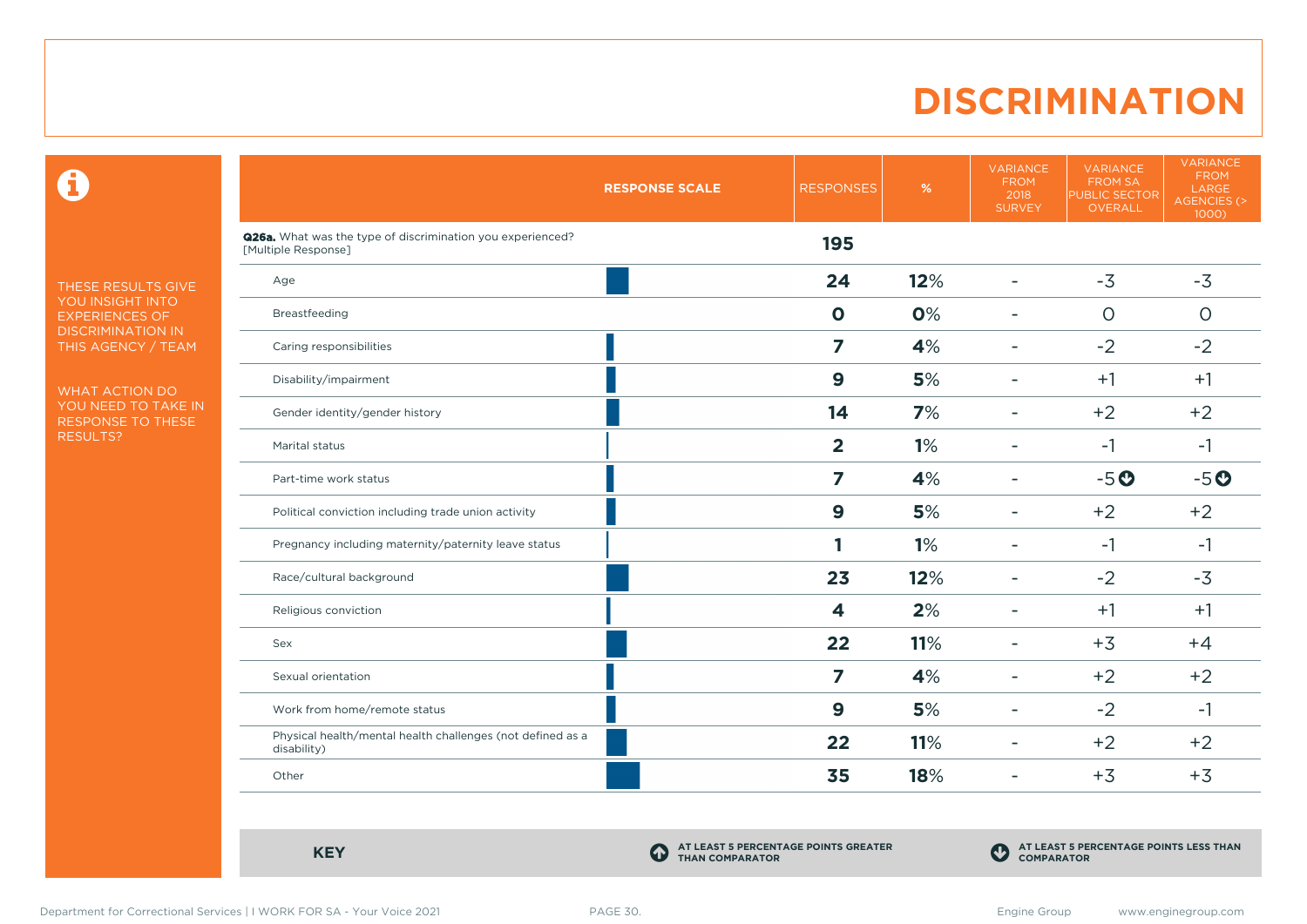# **APPENDIX A: METHODOLOLOGY**

#### SURVEY TIMEFRAME

This report contains results for the I WORK FOR SA - Your Voice Survey 2021, which was open from 27 April to 28 May 2021.

#### INDEX CALCULATIONS

Where questions have been grouped together to form an index for example Enabling High Performance, this has been calculated by adding the positive scores of all items in the group, and then dividing by the total number of respondents across all questions in the group to create a % positive average figure. For ease of reporting this figure has been rounded. Please note this does not apply to the Engagement Index which has been calculated using the method outlined below.

#### EMPLOYEE ENGAGEMENT INDEX

Scores are assigned to each of the question responses in the index (100% Strongly agree, 75% Agree, 50% Neither agree nor disagree, 25% Disagree, and 0% Strongly disagree). Once the scores are added together these are then divided by the number of respondents to create an average % positive. For ease of reporting this figure has been rounded.

#### KEY DRIVER ANALYSIS

Experience tells us that a successful response to survey results requires focus on key priorities. Key driver analysis (KDA) helps identify these priority areas. Statistical techniques including factor and regression analysis identifies the factors (groups of questions) and individual questions with the strongest influence on your engagement index.

Firstly, factor analysis identifies patterns in the survey questions, allowing us to see if a group of questions are measuring the same underlying characteristic(s) (i.e. they belong to the same survey theme). This statistical technique assumes that when questions are answered in a similar way, the employee is thinking about the same underlying theme.

Regression analysis is then used to identify questions most likely to influence and drive employee engagement within each theme. This is achieved by developing a statistical model which determines the importance ('weight') of each question on engagement. These weights are used to identify which questions have the most impact on engagement. Once we know the highest impacting factors, to simplify reporting we take the highest impacting questions from the top factors to determine 5 key driver questions.

In order to assist smaller organisations and teams to obtain a set of priorities or 'key drivers' we also use local driver analysis (LDA). This is an automated technique which uses correlation analysis to explore the relationship between the survey questions and engagement. Correlation will rank survey questions, and the top 5 are reported as 'key drivers'. Where a team has less than 20 respondents' drivers are inherited from the parent unit.